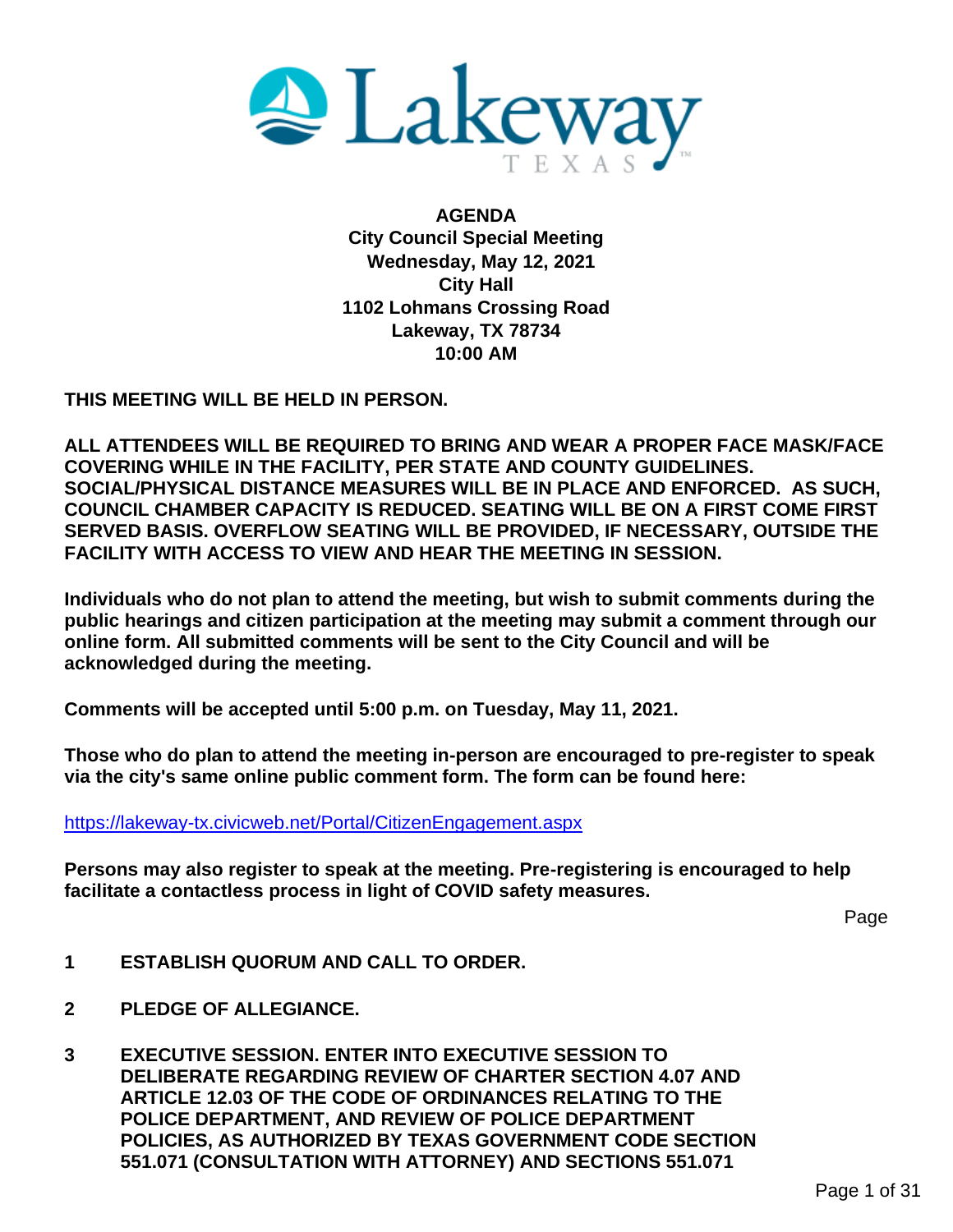**AND 551.089 (DEPLOYMENT, OR SPECIFIC OCCASIONS FOR IMPLEMENTATION OR DEPLOYMENT OF SECURITY PERSONNEL AND SECURITY DEVICES). NO ACTION WILL BE TAKEN IN EXECUTIVE SESSION; ACTION, IF ANY, WILL BE TAKEN IN OPEN SESSION.**

- **4 RESOLUTION NO. 2021-05-12-01 A RESOLUTION CANVASSING THE RETURNS AND DECLARING THE RESULTS OF THE CITY OF LAKEWAY GENERAL ELECTION HELD ON MAY 1, 2021 AND OTHER MATTERS IN CONNECTION THEREWITH.**
	- Staff report by City Secretary Jo Ann Touchstone.
	- Citizen participation.
	- Council discussion/action.

[Staff Report](#page-3-0) [Resolution No. 2021-05-12-01](#page-4-0) [City of Lakeway Cumulative -](#page-7-0) Ex A [City of Lakeway Canvass -](#page-9-0) Ex A

### **5 RESOLUTION NO. 2021-05-12-02 A RESOLUTION CANVASSING THE RETURNS AND DECLARING THE RESULTS OF THE CITY OF LAKEWAY SPECIAL ELECTION HELD ON MAY 1, 2021 AND OTHER MATTERS IN CONNECTION THEREWITH.**

- Staff report by City Secretary Jo Ann Touchstone.
- Citizen participation.
- Council discussion/action.

[Staff Report](#page-17-0) [Resolution No. 2021-05-12-02](#page-18-0) [City of Lakeway Cumulative -](#page-21-0) Ex A [City of Lakeway Canvass -](#page-23-0) Ex A

## **6 ADJOURN.**

Signed this 7th day of May, 2021.

\_Laurie Higginbotham, Mayor Pro Tem\_ for Sandra L. Cox, Mayor

All items may be subject to action by City Council pursuant to Ordinance No. 2001-10-29-1, Article VI. The City Council may adjourn into Executive Session at any time during the course of this meeting to discuss any matters listed on the agenda, as authorized by the Texas Government Code including, but not limited to, Sections: 551.071 (Consultation with Attorney), 551.072 (Deliberations about Real Property), 551.073 (Deliberations about Gifts and Donations), 551.074 (Personnel Matters), 551.076 (Deliberations about Security Devices), 551.087 (Economic Development), 418.183 (Deliberations about Homeland Security Issues) and as authorized by the Texas Tax Code including, but not limited to, Section 321.3022 (Sales Tax Information).

4 - 17

18 - 31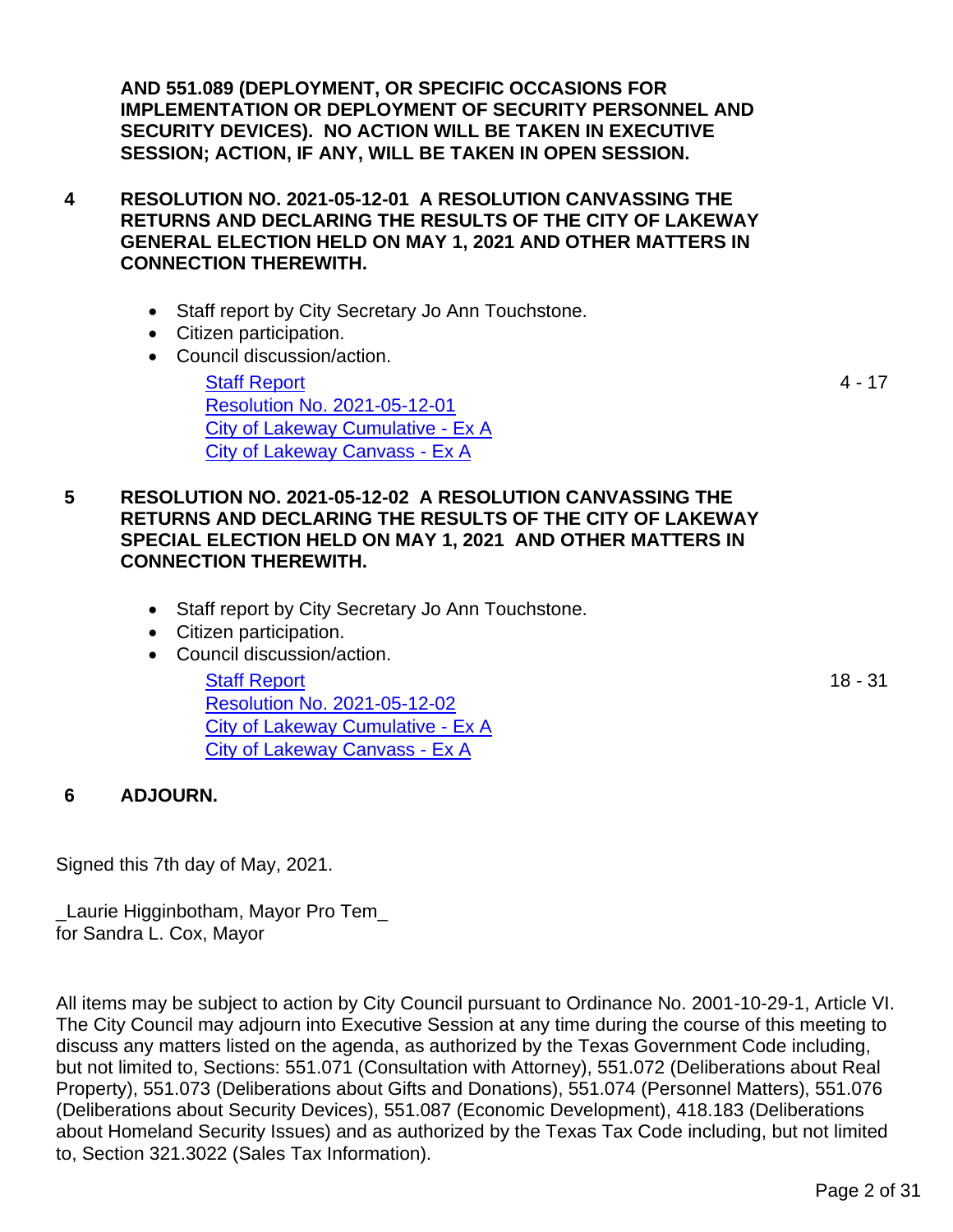Certification: I certify that the above notice of meeting was posted on the City of Lakeway Official Community Bulletin Board on the 7th day of May, 2021

at 3:00 p.m. Council approved agendas and action minutes are available on line at http://www.lakeway-tx.gov/. The City of Lakeway Council meetings are available to all persons regardless of ability. If you require special assistance, please contact Jo Ann Touchstone, City Secretary, at 512-314-7506 at least 48 hours in advance of the meeting.

Jo Ann Touchstone, City Secretary

\_\_\_\_\_\_\_\_\_\_\_\_\_\_\_\_\_\_\_\_\_\_\_\_\_\_\_\_\_\_\_\_\_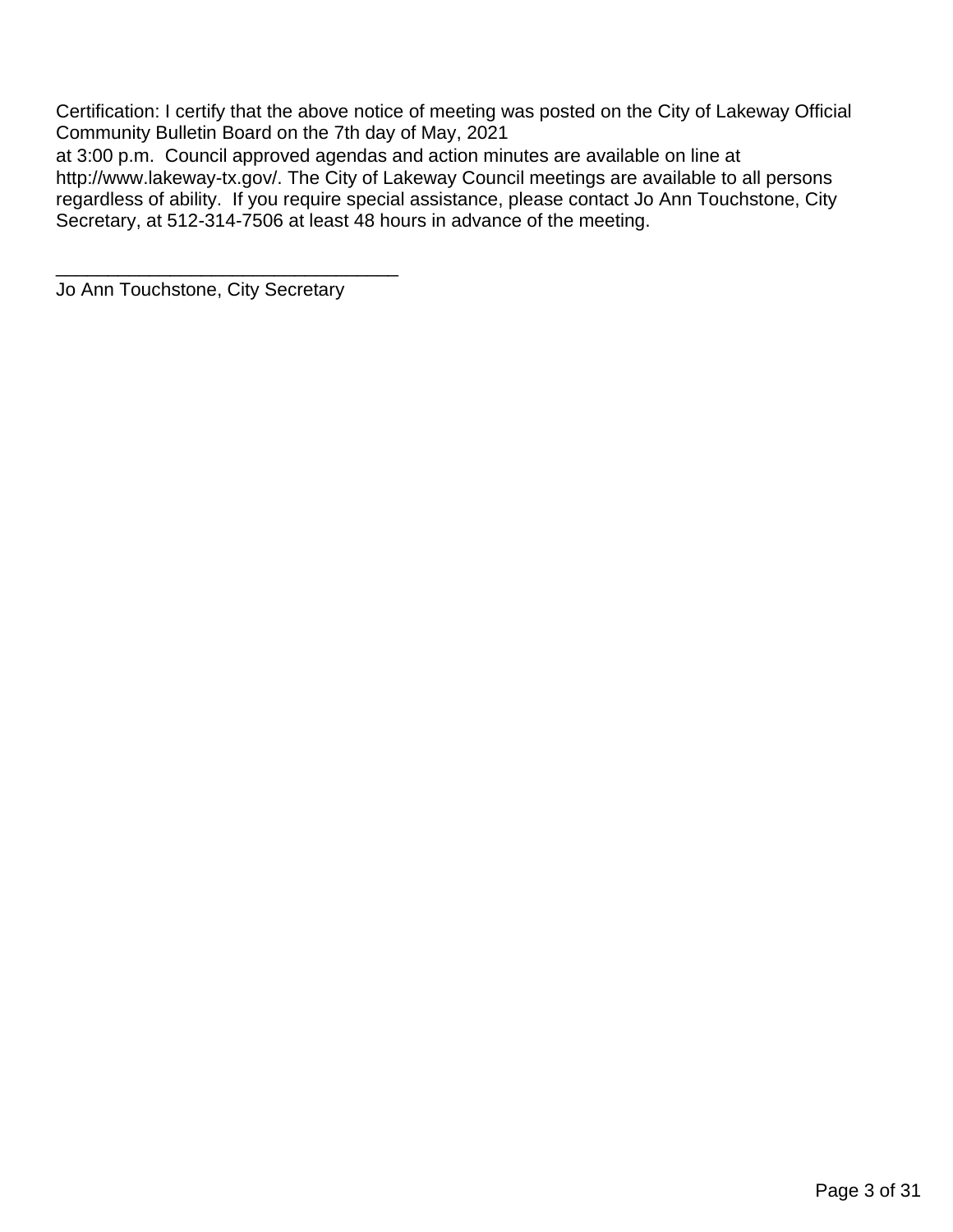<span id="page-3-0"></span>

 **Jo Ann Touchstone City Secretary**

#### **Staff Report**

\_\_\_\_\_\_\_\_\_\_\_\_\_\_\_\_\_\_\_\_\_\_\_\_\_\_\_\_\_\_\_\_\_\_\_\_\_\_\_\_\_\_\_\_\_\_\_\_\_\_\_\_\_\_\_\_\_\_\_\_\_\_\_\_\_\_\_\_\_\_\_\_\_\_\_

**Meeting date:** May 12, 2021

**Agenda item:** Resolution No. 2021-05-12-01 - a resolution canvassing the returns and declaring the results of the city of Lakeway General Election held on May 1, 2021 and other matters in connection therewith.

**Background:** Title 6, Chapter 67 of the Election Code provides for the procedures and time for the local canvass of municipal elections.

The canvass is the official tally of votes for any given election. Results posted on election night after polls close are unofficial. They do not include provisional ballots and mail-in ballots that arrive between Election Day and the official canvass.

The purpose of the canvass is to account for every ballot cast and ensure every valid vote cast is included in the election totals. The canvass accounts for every ballot cast on Election Day, mail-in ballots, provisional ballots, and overseas and military mail-in ballots.

Travis County provides all entities who contract for election services with an official canvass of the votes, which must be formally adopted during the period allowed for the official canvass as described in Chapter 67 of the Election Code. The period for canvass of the May 1, 2021 elections is May  $4<sup>th</sup>$  –  $12<sup>th</sup>$ , 2021.

The canvass is formally adopted by resolution and included as "Exhibit A".

Following the canvass, newly elected officials will be sworn in at the May 17, 2021 regular city council meeting.

**Fiscal Impact:** Adoption of this resolution has no fiscal impact to the city's budget.

**Enclosure(s):** Resolution No. 2021-05-12-01 Exhibit A – Official Canvass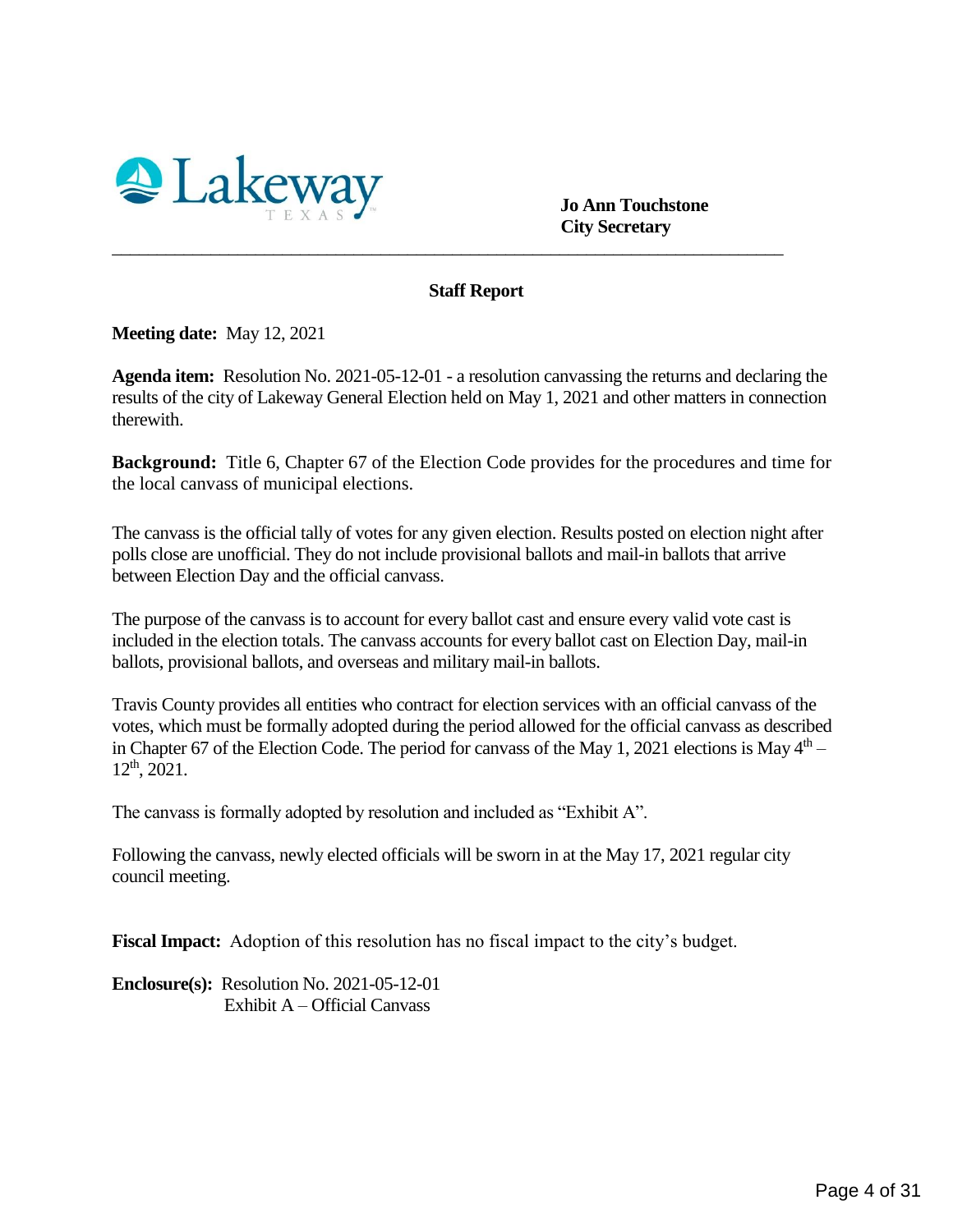#### **CITY OF LAKEWAY RESOLUTION NO. 2021-05-12-01**

#### <span id="page-4-0"></span>**A RESOLUTION CANVASSING THE RETURNS AND DECLARING THE RESULTS OF THE CITY OF LAKEWAY GENERAL ELECTION HELD ON MAY 1, 2021 AND OTHER MATTERS IN CONNECTION THEREWITH.**

**WHEREAS,** there was held in the City of Lakeway, Texas, on the 1<sup>st</sup> day of May, 2021, a General Election, as required by law, to fill the office of three (3) Councilmembers and the Mayor by the resident qualified electors of the City of Lakeway; and

**WHEREAS,** the returns of said election have been duly delivered to the Mayor of the City of Lakeway and to the City Secretary by the Travis County Clerk as the County's Election Officer of said election and canvassed by the City Council of the City of Lakeway, Texas at a special meeting; and

**WHEREAS,** under the authority of Chapter 67, Texas Election Code, the City Council desires to canvass the returns and declare the results of the general election held on May 1, 2021; and

**WHEREAS**, the City Council hereby finds that the votes cast in the General Election are valid and legal votes, with the totals being as follows, in ballot order:

#### **For Mayor**

#### **For three (3) Councilmembers At Large**

#### **NOW THEREFORE, BE IT RESOLVED AND ORDERED BY THE CITY OF LAKEWAY, TEXAS:**

**SECTION 1:** That the election described in the preamble to this resolution and order was duly called and notice thereof given in accordance with law; that said election was held in the manner required by law; that only duly qualified resident electors of the City of Lakeway voted at said election; and that due returns of said election have been made by the proper officers.

#### **SECTION 2: PRECINCT BY PRECINCT RETURNS**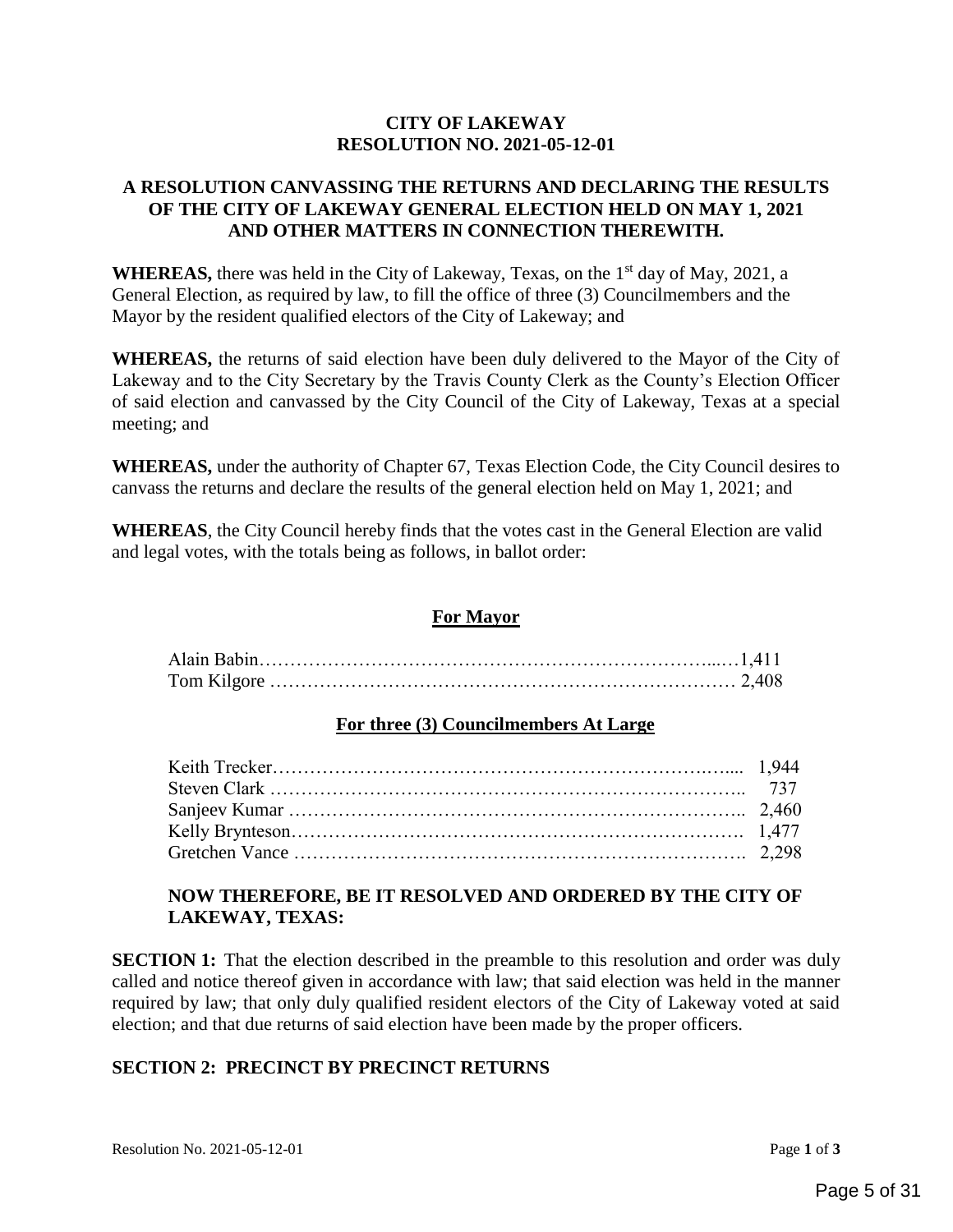The election returns contain precinct by precinct vote totals and results, as required by the Texas Election Code, and are attached hereto as Exhibit A and incorporated herein for all purposes.

#### **SECTION 3: MAYOR AND COUNCILMEMBERS FOR THREE POSITIONS**

That Tom Kilgore has been elected Mayor for a 2-year term to end in May 2023 having received a majority of the votes cast at said election. The following three (3) persons, Sanjeev Kumar, Keith Trecker and Gretchen Vance, have been duly elected to the office of Councilmember for a 2-year term to end in May 2023 having each received a plurality of the votes cast at said election for their positions. In accordance with Section 3.01(b) of the City Charter, the term of office for each of the declared winners will commence at the first regular Council meeting after a member of the Council has been declared elected.

Said named persons are hereby declared duly elected to the office of Mayor or Councilmember, subject to the filing of their "Statement of Elected Official", and taking their "Oath of Office" as provided by the laws of the State of Texas. Swearing-in Ceremonies will take place on May 17, 2021 at the regularly scheduled Council meeting.

#### **SECTION 4: CANDIDATES AND CODE OF ETHICS**

Pursuant to the City's Code of Ethics Ordinance the above duly elected officials have filed their required City Ethics Affidavit and Statement of Representation which will be reviewed by the Board of Ethics at their next scheduled Regular Meeting.

#### **SECTION 5: EXECUTION**

The Mayor of the City of Lakeway is authorized to execute and the City Secretary is authorized to attest this Resolution on behalf of the City Council. The Mayor is further authorized to do all other things legal and necessary in connection with the holding and consummation of the Election.

#### **SECTION 6. EFFECTIVE DATE**

This Resolution is effective immediately upon its passage and approval.

#### **SECTION 7: OPEN MEETING**

A quorum of the City Council was present at the meeting at which this Resolution was adopted. The meeting was open to the public and public notice of the time, place and purpose of said meeting was given as required by the Open Meetings Act, Chapter 551 of the Texas Government Code.

\_\_\_\_\_\_\_\_\_\_\_\_\_\_\_\_\_\_\_\_\_\_\_\_\_\_\_\_\_\_\_

#### **PASSED AND APPROVED this the 12th day of May, 2021.**

ATTEST:

Sandra L. Cox, Mayor

\_\_\_\_\_\_\_\_\_\_\_\_\_\_\_\_\_\_\_\_\_\_\_\_\_\_\_ Jo Ann Touchstone, City Secretary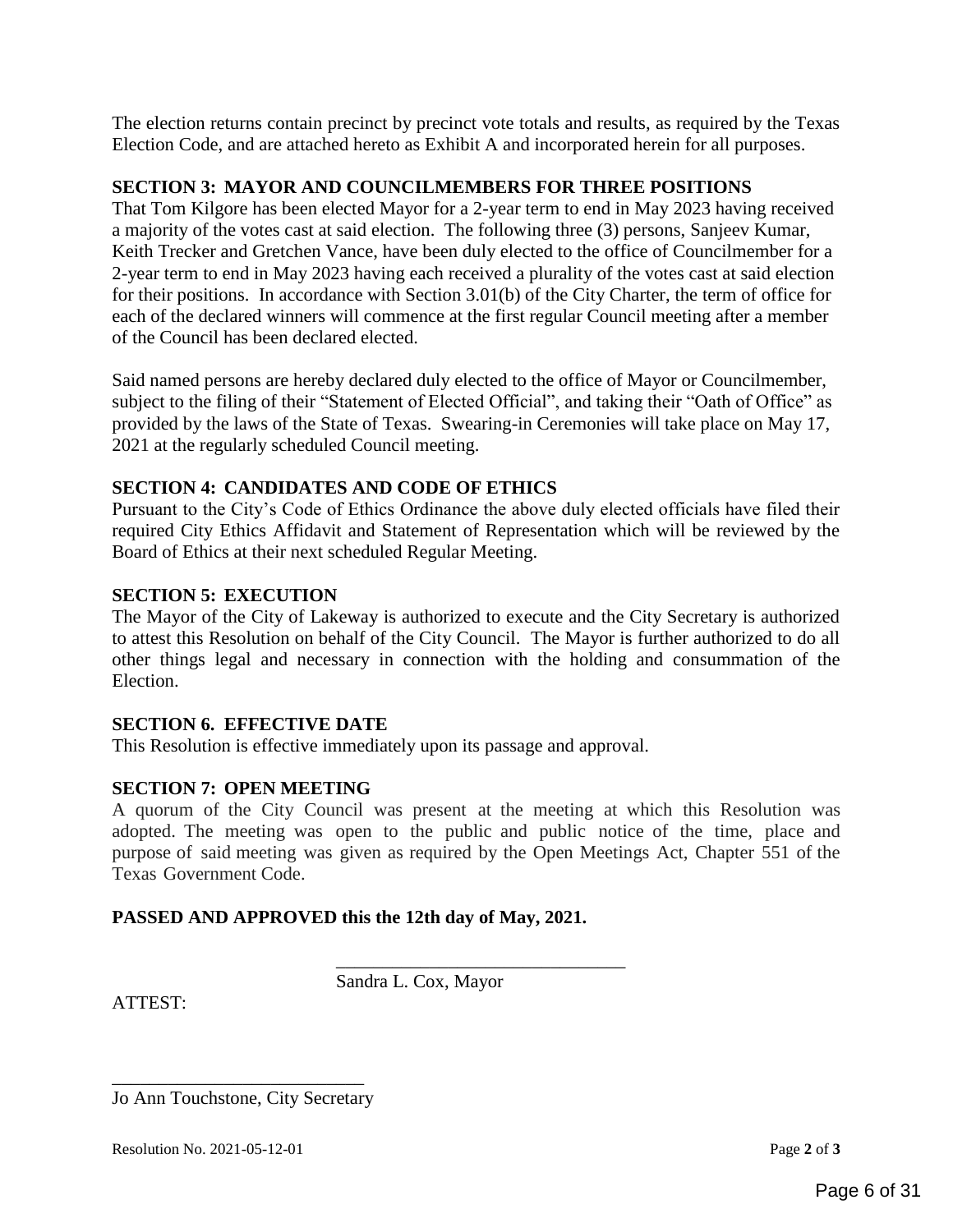Exhibit A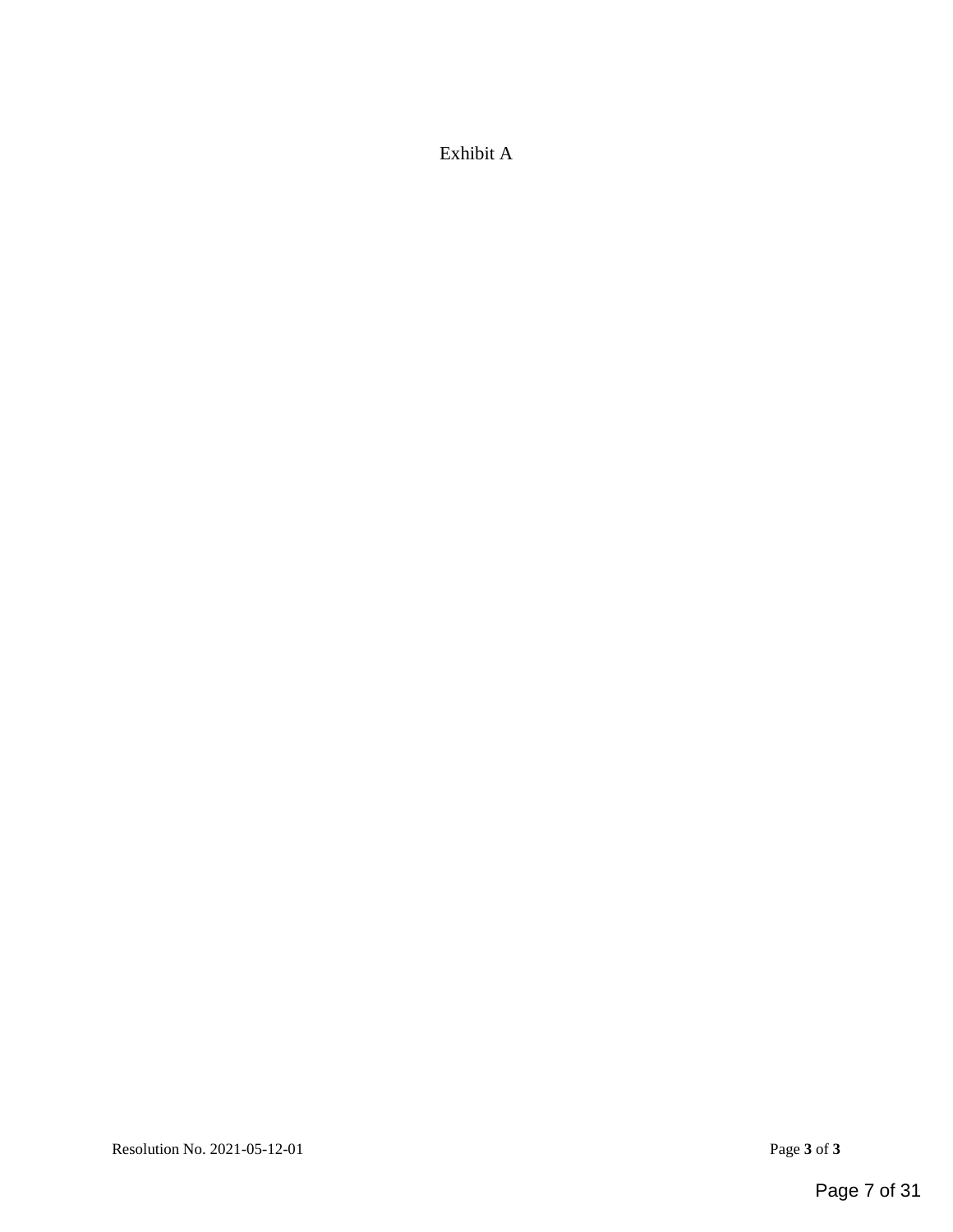## **OFFICIAL RESULTS**

# **Travis County**

<span id="page-7-0"></span>

| <b>STATISTICS</b>           |              |                        |                     |                               |                    |  |
|-----------------------------|--------------|------------------------|---------------------|-------------------------------|--------------------|--|
|                             | <b>TOTAL</b> | Vote by<br><b>Mail</b> | <b>Early Voting</b> | <b>Election</b><br><b>Day</b> | <b>Provisional</b> |  |
| Registered Voters - Total   | 759,272      |                        |                     |                               |                    |  |
| <b>Ballots Cast - Total</b> | 171,391      | 3,603                  | 101.165             | 66,552                        | 71                 |  |
| Voter Turnout - Total       | 22.57%       |                        |                     |                               |                    |  |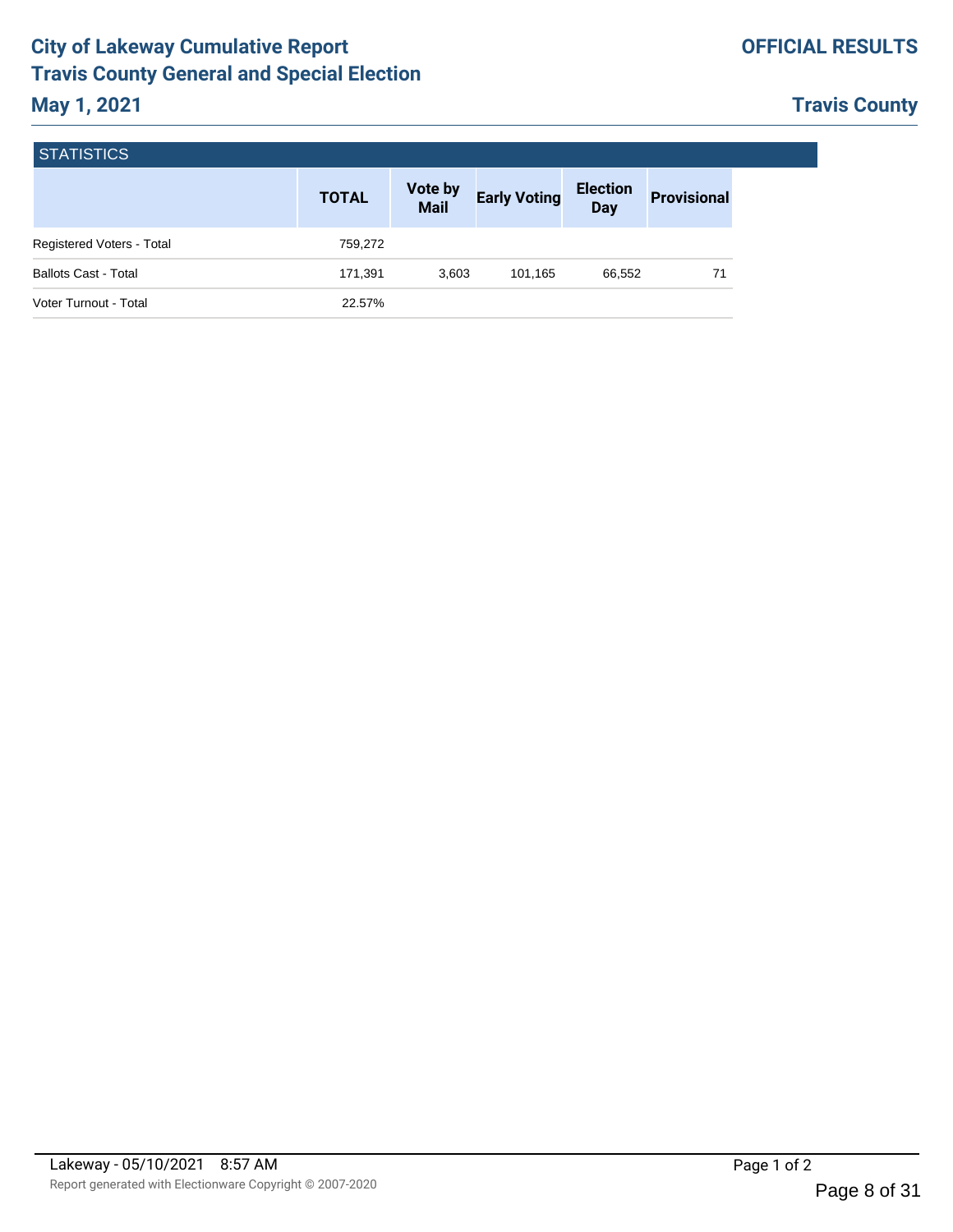# **May 1, 2021**

**Travis County**

## **City of Lakeway Mayor**

Vote For 1

|                         | <b>TOTAL</b> | VOTE %  | <b>Vote by<br/>Mail</b> | <b>Early Voting</b> | <b>Election</b><br><b>Day</b> | <b>Provisional</b> |
|-------------------------|--------------|---------|-------------------------|---------------------|-------------------------------|--------------------|
| Alain Babin             | 1,411        | 36.95%  | 89                      | 1,012               | 310                           | 0                  |
| Tom Kilgore             | 2.408        | 63.05%  | 112                     | 1,622               | 672                           | 2                  |
| <b>Total Votes Cast</b> | 3,819        | 100.00% | 201                     | 2,634               | 982                           | C                  |

## **City of Lakeway Council Members**

Vote For 3

|                         | <b>TOTAL</b> | <b>VOTE %</b> | <b>Vote by</b><br><b>Mail</b> | <b>Early Voting</b> | <b>Election</b><br><b>Day</b> | <b>Provisional</b> |
|-------------------------|--------------|---------------|-------------------------------|---------------------|-------------------------------|--------------------|
| Keith Trecker           | 1,944        | 21.80%        | 125                           | 1,403               | 416                           | 0                  |
| <b>Steven Clark</b>     | 737          | 8.27%         | 42                            | 535                 | 160                           | 0                  |
| Sanjeev Kumar           | 2,460        | 27.59%        | 145                           | 1,733               | 582                           | 0                  |
| Kelly Brynteson         | 1,477        | 16.57%        | 68                            | 955                 | 454                           | $\mathbf 0$        |
| Gretchen Vance          | 2,298        | 25.77%        | 120                           | 1,598               | 578                           | $\overline{2}$     |
| <b>Total Votes Cast</b> | 8,916        | 100.00%       | 500                           | 6,224               | 2,190                         | $\mathcal{P}$      |
|                         |              |               |                               |                     |                               |                    |

# **City of Lakeway Proposition A**

|                         | <b>TOTAL</b> | VOTE %  | <b>Vote by<br/>Mail</b> | <b>Early Voting</b> | Election<br>Day | <b>Provisional</b> |
|-------------------------|--------------|---------|-------------------------|---------------------|-----------------|--------------------|
| For                     | 2,798        | 74.63%  | 159                     | 1,945               | 693             |                    |
| Against                 | 951          | 25.37%  | 33                      | 644                 | 273             |                    |
| <b>Total Votes Cast</b> | 3,749        | 100.00% | 192                     | 2,589               | 966             | ົ                  |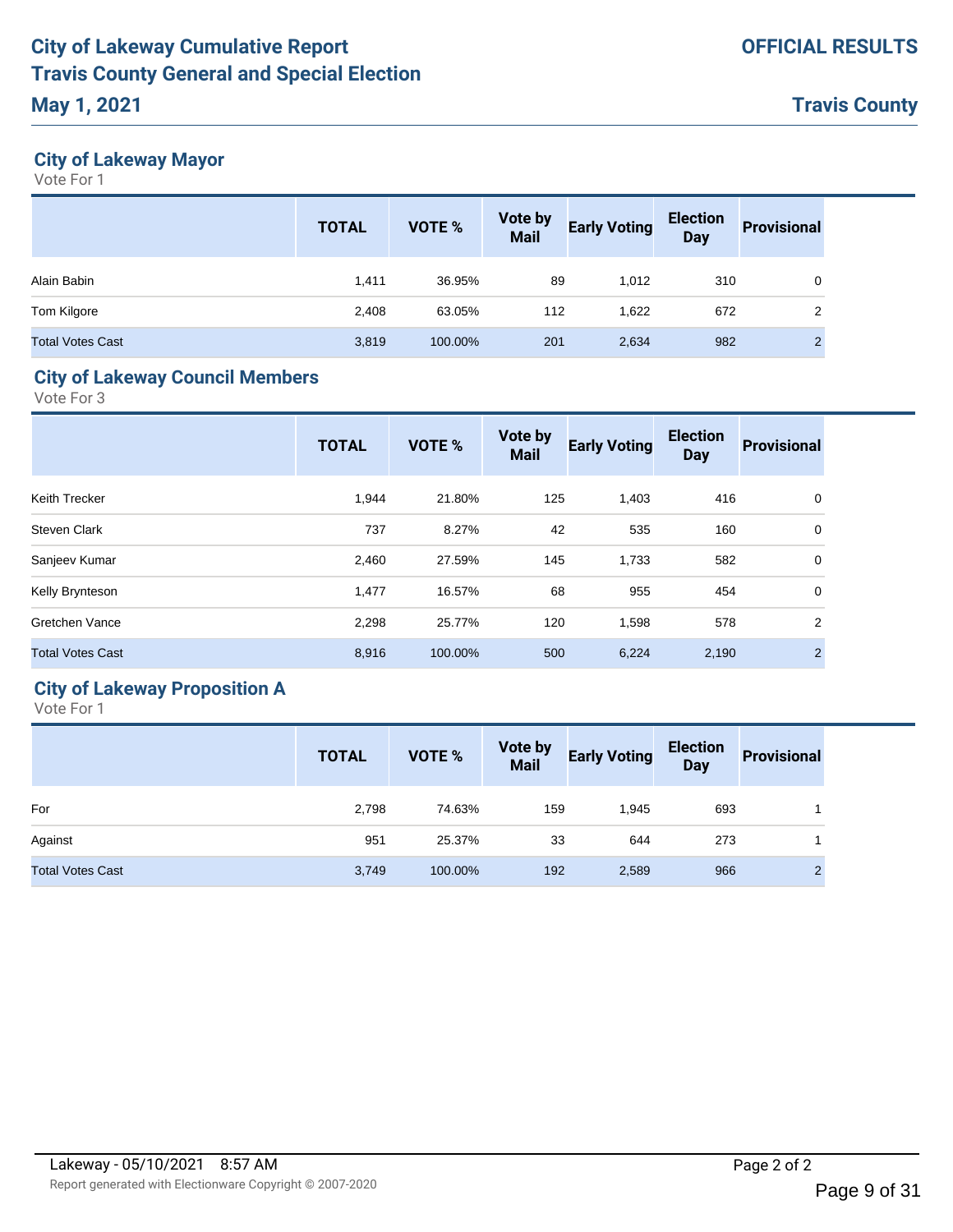#### <span id="page-9-0"></span>**306**

**Travis County**

| <b>STATISTICS</b>         |              |  |                                                    |  |
|---------------------------|--------------|--|----------------------------------------------------|--|
|                           | <b>TOTAL</b> |  | Vote by Mail Early Voting Election Day Provisional |  |
| Registered Voters - Total | 3.864        |  |                                                    |  |

# **City of Lakeway Mayor**

Vote For 1

|             | <b>TOTAL</b> | <b>VOTE %</b> | <b>Vote by<br/>Mail</b> | <b>Early Voting</b> | <b>Election</b><br>Day | <b>Provisional</b> |
|-------------|--------------|---------------|-------------------------|---------------------|------------------------|--------------------|
| Alain Babin | 431          | 40.02%        | 20                      | 320                 | 91                     |                    |
| Tom Kilgore | 646          | 59.98%        | 28                      | 427                 | 191                    |                    |

## **City of Lakeway Council Members**

Vote For 3

|                     | <b>TOTAL</b> | <b>VOTE %</b> | Vote by<br><b>Mail</b> | <b>Early Voting</b> | <b>Election</b><br><b>Day</b> | <b>Provisional</b> |
|---------------------|--------------|---------------|------------------------|---------------------|-------------------------------|--------------------|
| Keith Trecker       | 555          | 21.48%        | 27                     | 410                 | 118                           | 0                  |
| <b>Steven Clark</b> | 236          | 9.13%         | 15                     | 173                 | 48                            | 0                  |
| Sanjeev Kumar       | 737          | 28.52%        | 34                     | 528                 | 175                           | $\Omega$           |
| Kelly Brynteson     | 417          | 16.14%        | 21                     | 273                 | 123                           | 0                  |
| Gretchen Vance      | 639          | 24.73%        | 29                     | 443                 | 167                           | 0                  |

## **City of Lakeway Proposition A**

|         | <b>TOTAL</b> | VOTE % |    | Vote by Early Voting Election Provisional |     |  |
|---------|--------------|--------|----|-------------------------------------------|-----|--|
| For     | 792          | 75.00% | 40 | 554                                       | 198 |  |
| Against | 264          | 25.00% | 6  | 178                                       | 80  |  |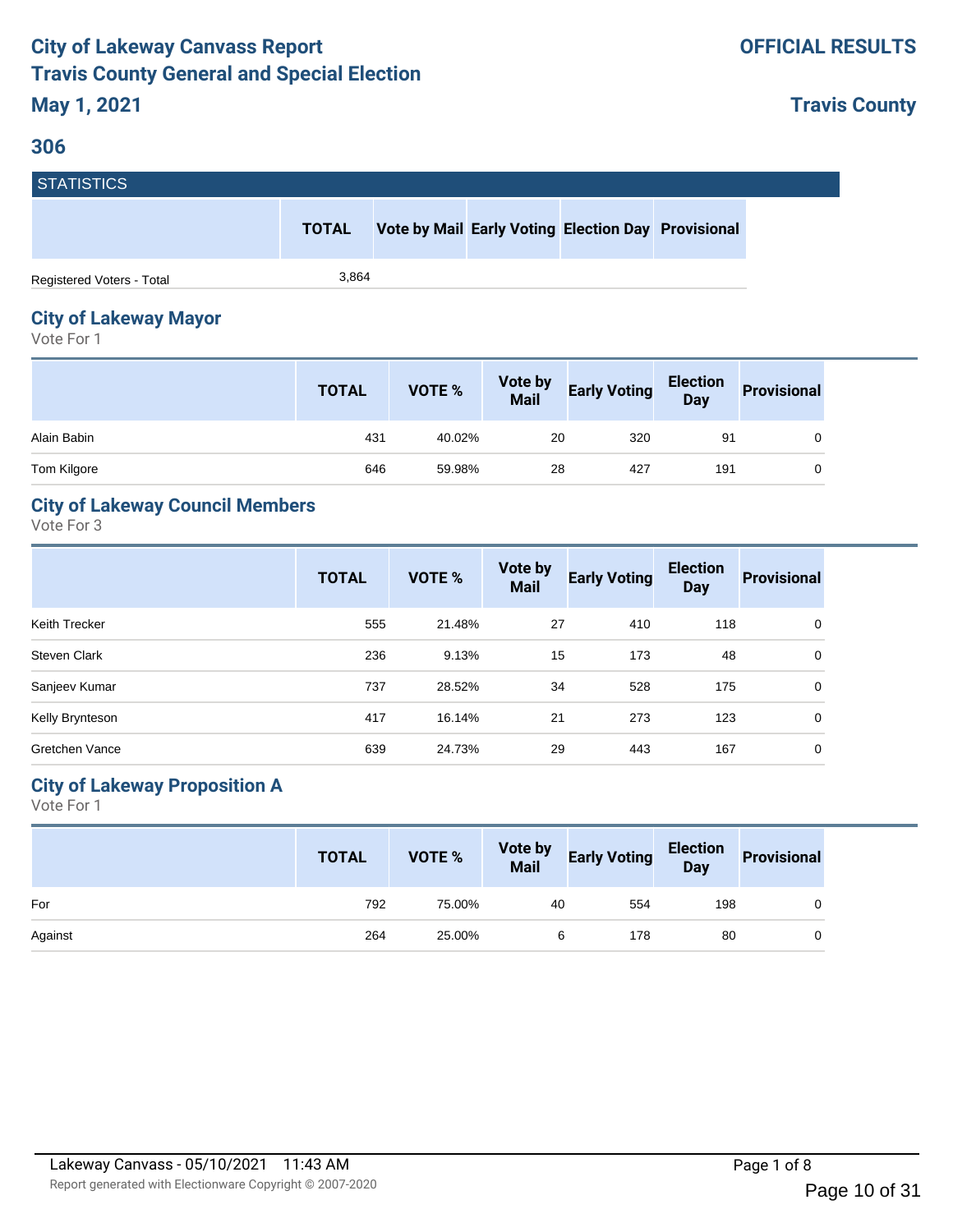#### **308**

**Travis County**

| <b>STATISTICS</b>         |              |  |                                                    |  |
|---------------------------|--------------|--|----------------------------------------------------|--|
|                           | <b>TOTAL</b> |  | Vote by Mail Early Voting Election Day Provisional |  |
| Registered Voters - Total | 7,805        |  |                                                    |  |

## **City of Lakeway Mayor**

Vote For 1

|             | <b>TOTAL</b> | <b>VOTE %</b> | <b>Vote by<br/>Mail</b> | <b>Early Voting</b> | Election<br>Day | <b>Provisional</b> |
|-------------|--------------|---------------|-------------------------|---------------------|-----------------|--------------------|
| Alain Babin | 65           | 23.13%        |                         | 46                  | 12              |                    |
| Tom Kilgore | 216          | 76.87%        |                         | 163                 | 53              |                    |

## **City of Lakeway Council Members**

Vote For 3

|                       | <b>TOTAL</b> | <b>VOTE %</b> | Vote by<br><b>Mail</b> | <b>Early Voting</b> | <b>Election</b><br><b>Day</b> | <b>Provisional</b> |
|-----------------------|--------------|---------------|------------------------|---------------------|-------------------------------|--------------------|
| Keith Trecker         | 124          | 19.17%        | 3                      | 98                  | 23                            | 0                  |
| <b>Steven Clark</b>   | 61           | 9.43%         | 5                      | 47                  | 9                             | 0                  |
| Sanjeev Kumar         | 158          | 24.42%        | 6                      | 120                 | 32                            | 0                  |
| Kelly Brynteson       | 99           | 15.30%        | 5                      | 74                  | 20                            | 0                  |
| <b>Gretchen Vance</b> | 205          | 31.68%        | 0                      | 155                 | 50                            | 0                  |

## **City of Lakeway Proposition A**

|         | <b>TOTAL</b> | VOTE % | Vote by Early Voting Election Provisional |    |  |
|---------|--------------|--------|-------------------------------------------|----|--|
| For     | 198          | 69.96% | 149                                       | 44 |  |
| Against | 85           | 30.04% | 63                                        | 20 |  |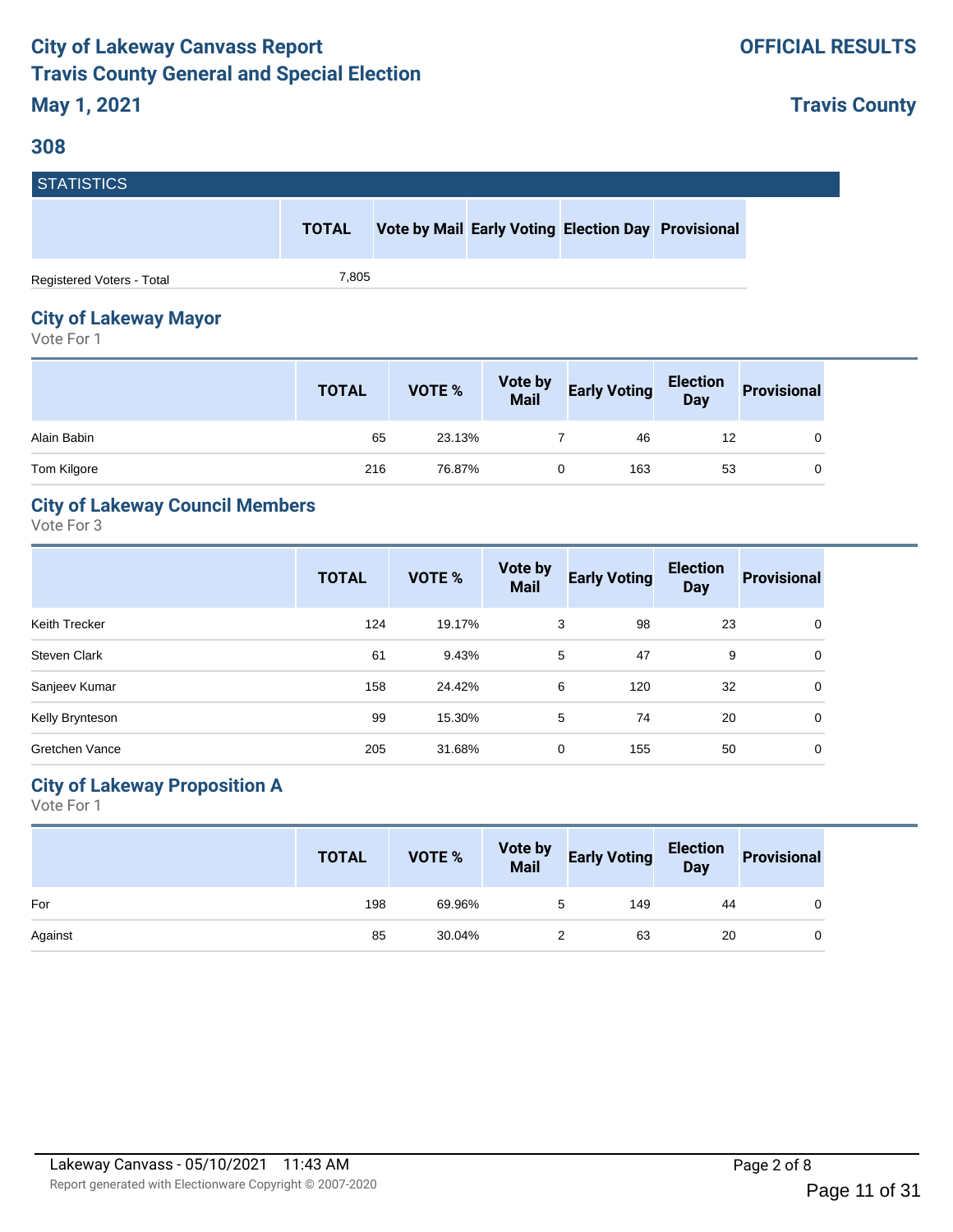**Travis County**

# **STATISTICS**

|                           | <b>TOTAL</b> | <b>Vote by Mail Early Voting Election Day Provisional</b> |  |  |
|---------------------------|--------------|-----------------------------------------------------------|--|--|
| Registered Voters - Total | 2.746        |                                                           |  |  |

## **City of Lakeway Mayor**

Vote For 1

|             | <b>TOTAL</b> | VOTE % | <b>Vote by<br/>Mail</b> | <b>Early Voting</b> | <b>Election</b><br>Day | <b>Provisional</b> |
|-------------|--------------|--------|-------------------------|---------------------|------------------------|--------------------|
| Alain Babin | 234          | 35.78% | 19                      | 160                 | 55                     |                    |
| Tom Kilgore | 420          | 64.22% | 26                      | 288                 | 106                    |                    |

## **City of Lakeway Council Members**

Vote For 3

|                 | <b>TOTAL</b> | <b>VOTE %</b> | Vote by<br><b>Mail</b> | <b>Early Voting</b> | <b>Election</b><br><b>Day</b> | <b>Provisional</b> |
|-----------------|--------------|---------------|------------------------|---------------------|-------------------------------|--------------------|
| Keith Trecker   | 326          | 20.86%        | 29                     | 223                 | 74                            | 0                  |
| Steven Clark    | 109          | 6.97%         | 3                      | 85                  | 21                            | 0                  |
| Sanjeev Kumar   | 429          | 27.45%        | 33                     | 284                 | 112                           | 0                  |
| Kelly Brynteson | 283          | 18.11%        | 17                     | 187                 | 79                            | 0                  |
| Gretchen Vance  | 416          | 26.62%        | 30                     | 280                 | 106                           | 0                  |

## **City of Lakeway Proposition A**

|         | <b>TOTAL</b> | VOTE % |    | Vote by Early Voting Election |     | Provisional |
|---------|--------------|--------|----|-------------------------------|-----|-------------|
| For     | 476          | 74.61% | 30 | 335                           | 111 |             |
| Against | 162          | 25.39% | 10 | 106                           | 46  |             |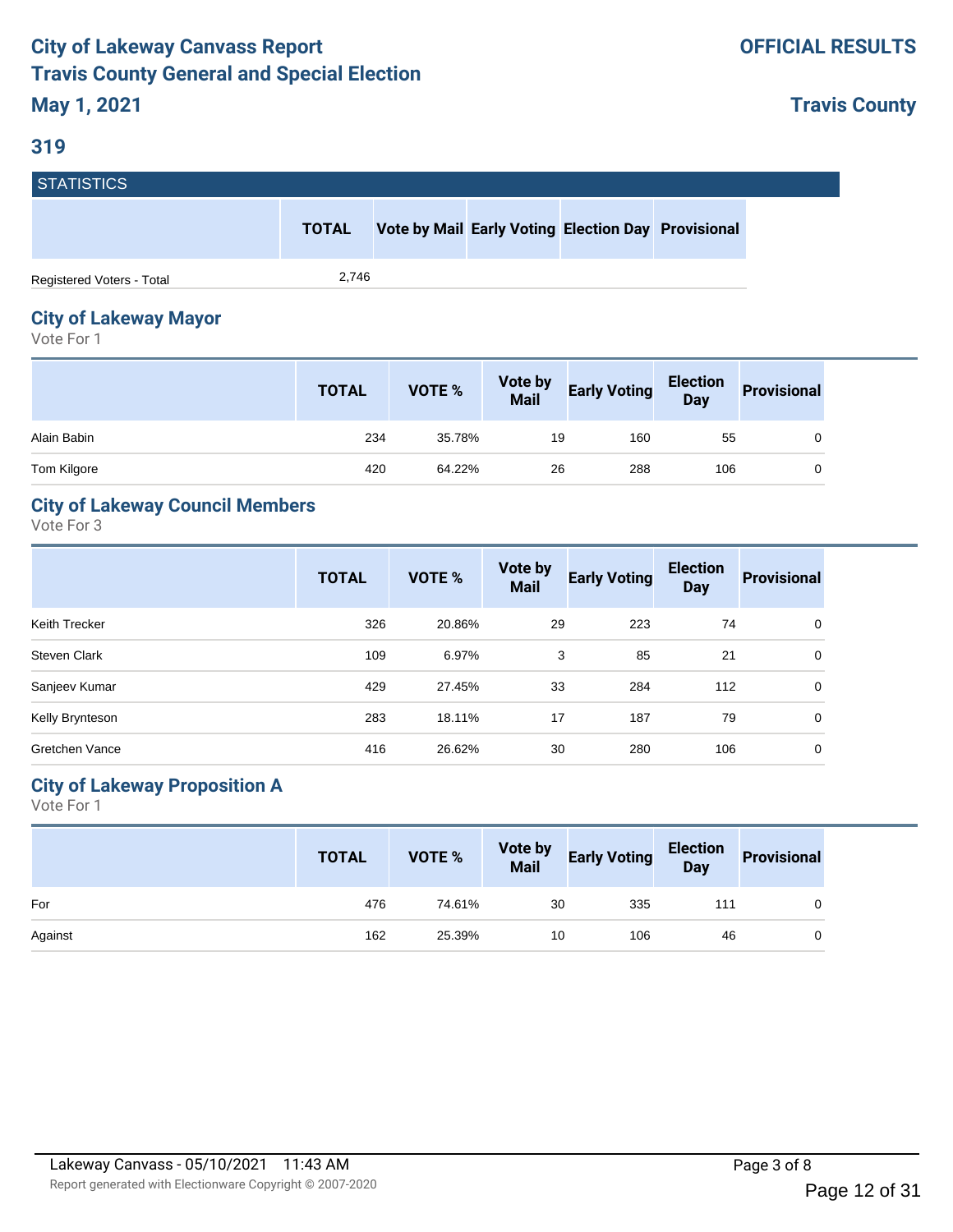#### **320**

**Travis County**

| STATISTICS <sup>1</sup>   |              |  |                                                    |  |
|---------------------------|--------------|--|----------------------------------------------------|--|
|                           | <b>TOTAL</b> |  | Vote by Mail Early Voting Election Day Provisional |  |
| Registered Voters - Total | 2.247        |  |                                                    |  |

## **City of Lakeway Mayor**

Vote For 1

|             | <b>TOTAL</b> | <b>VOTE %</b> | <b>Vote by<br/>Mail</b> | <b>Early Voting</b> | <b>Election</b><br>Day | <b>Provisional</b> |
|-------------|--------------|---------------|-------------------------|---------------------|------------------------|--------------------|
| Alain Babin | 209          | 34.04%        |                         | 139                 | 53                     |                    |
| Tom Kilgore | 405          | 65.96%        | 28                      | 254                 | 123                    |                    |

## **City of Lakeway Council Members**

Vote For 3

|                     | <b>TOTAL</b> | <b>VOTE %</b> | Vote by<br><b>Mail</b> | <b>Early Voting</b> | <b>Election</b><br><b>Day</b> | <b>Provisional</b> |
|---------------------|--------------|---------------|------------------------|---------------------|-------------------------------|--------------------|
| Keith Trecker       | 334          | 23.36%        | 31                     | 230                 | 73                            | 0                  |
| <b>Steven Clark</b> | 102          | 7.13%         | 6                      | 73                  | 23                            | 0                  |
| Sanjeev Kumar       | 403          | 28.18%        | 33                     | 261                 | 109                           | $\Omega$           |
| Kelly Brynteson     | 211          | 14.76%        | 9                      | 116                 | 86                            | 0                  |
| Gretchen Vance      | 380          | 26.57%        | 26                     | 243                 | 111                           | 0                  |

## **City of Lakeway Proposition A**

|         | <b>TOTAL</b> | VOTE % |    | Vote by Early Voting Election Provisional |     |   |
|---------|--------------|--------|----|-------------------------------------------|-----|---|
| For     | 477          | 79.90% | 40 | 308                                       | 129 |   |
| Against | 120          | 20.10% |    | 74                                        | 43  | 0 |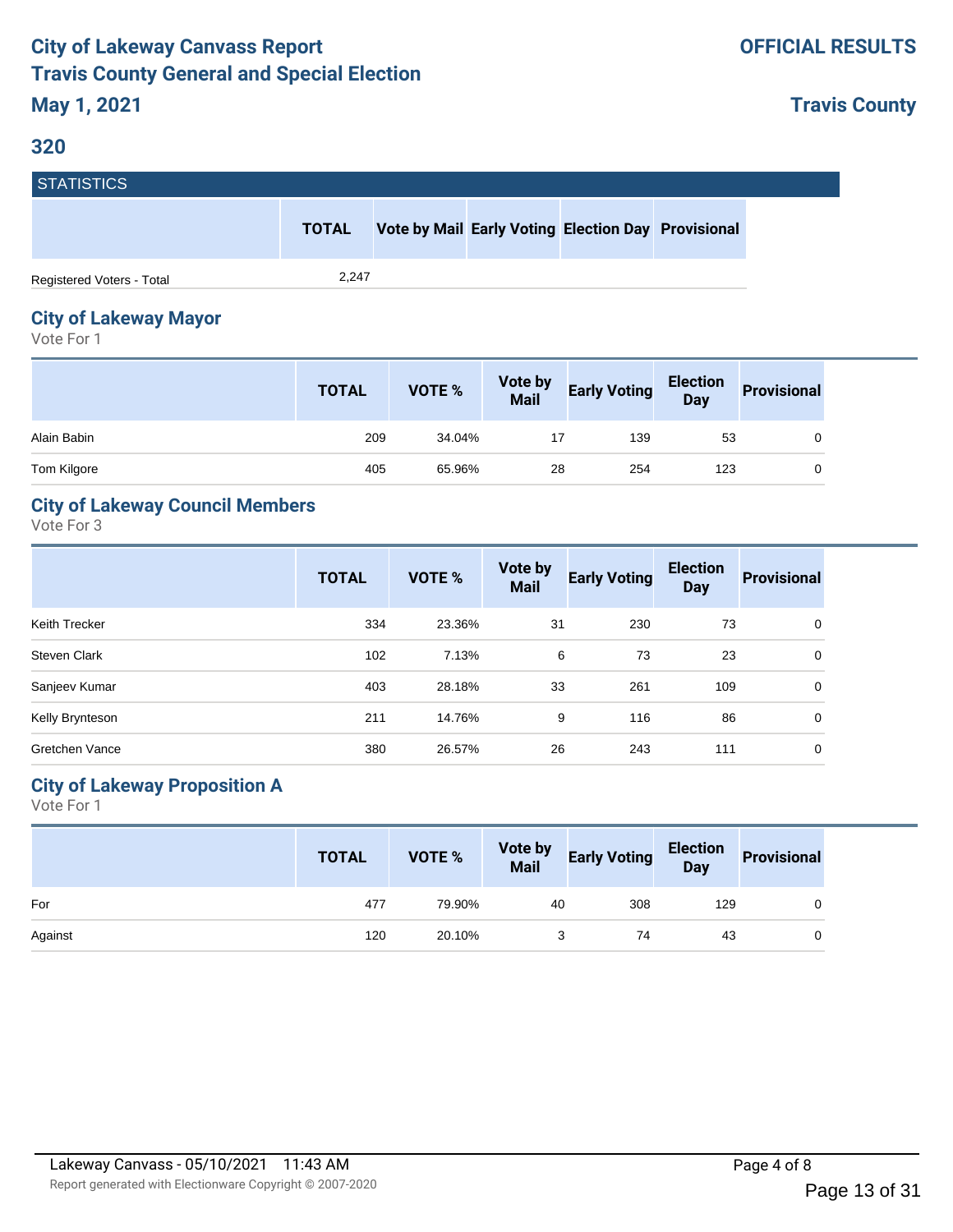**Travis County**

# **STATISTICS**

| --------------            |              |                                                    |  |  |
|---------------------------|--------------|----------------------------------------------------|--|--|
|                           | <b>TOTAL</b> | Vote by Mail Early Voting Election Day Provisional |  |  |
| Registered Voters - Total | 7.778        |                                                    |  |  |

## **City of Lakeway Mayor**

Vote For 1

|             | <b>TOTAL</b> | <b>VOTE %</b> | <b>Vote by<br/>Mail</b> | <b>Early Voting</b> | Election<br>Day | <b>Provisional</b> |
|-------------|--------------|---------------|-------------------------|---------------------|-----------------|--------------------|
| Alain Babin | 43           | 33.86%        |                         | 31                  |                 |                    |
| Tom Kilgore | 84           | 66.14%        |                         | 58                  | 24              |                    |

## **City of Lakeway Council Members**

Vote For 3

|                     | <b>TOTAL</b> | <b>VOTE %</b> | Vote by<br><b>Mail</b> | <b>Early Voting</b> | <b>Election</b><br><b>Day</b> | <b>Provisional</b> |
|---------------------|--------------|---------------|------------------------|---------------------|-------------------------------|--------------------|
| Keith Trecker       | 63           | 22.50%        | 2                      | 46                  | 15                            | 0                  |
| <b>Steven Clark</b> | 30           | 10.71%        | 0                      | 21                  | 9                             | 0                  |
| Sanjeev Kumar       | 80           | 28.57%        | 3                      | 57                  | 20                            | 0                  |
| Kelly Brynteson     | 34           | 12.14%        | 0                      | 23                  | 11                            | 0                  |
| Gretchen Vance      | 73           | 26.07%        | 3                      | 56                  | 14                            | 0                  |

## **City of Lakeway Proposition A**

|         | <b>TOTAL</b> | VOTE % | Vote by Early Voting Election Provisional |    |  |
|---------|--------------|--------|-------------------------------------------|----|--|
| For     | 98           | 74.24% | 73                                        | 23 |  |
| Against | 34           | 25.76% | 22                                        |    |  |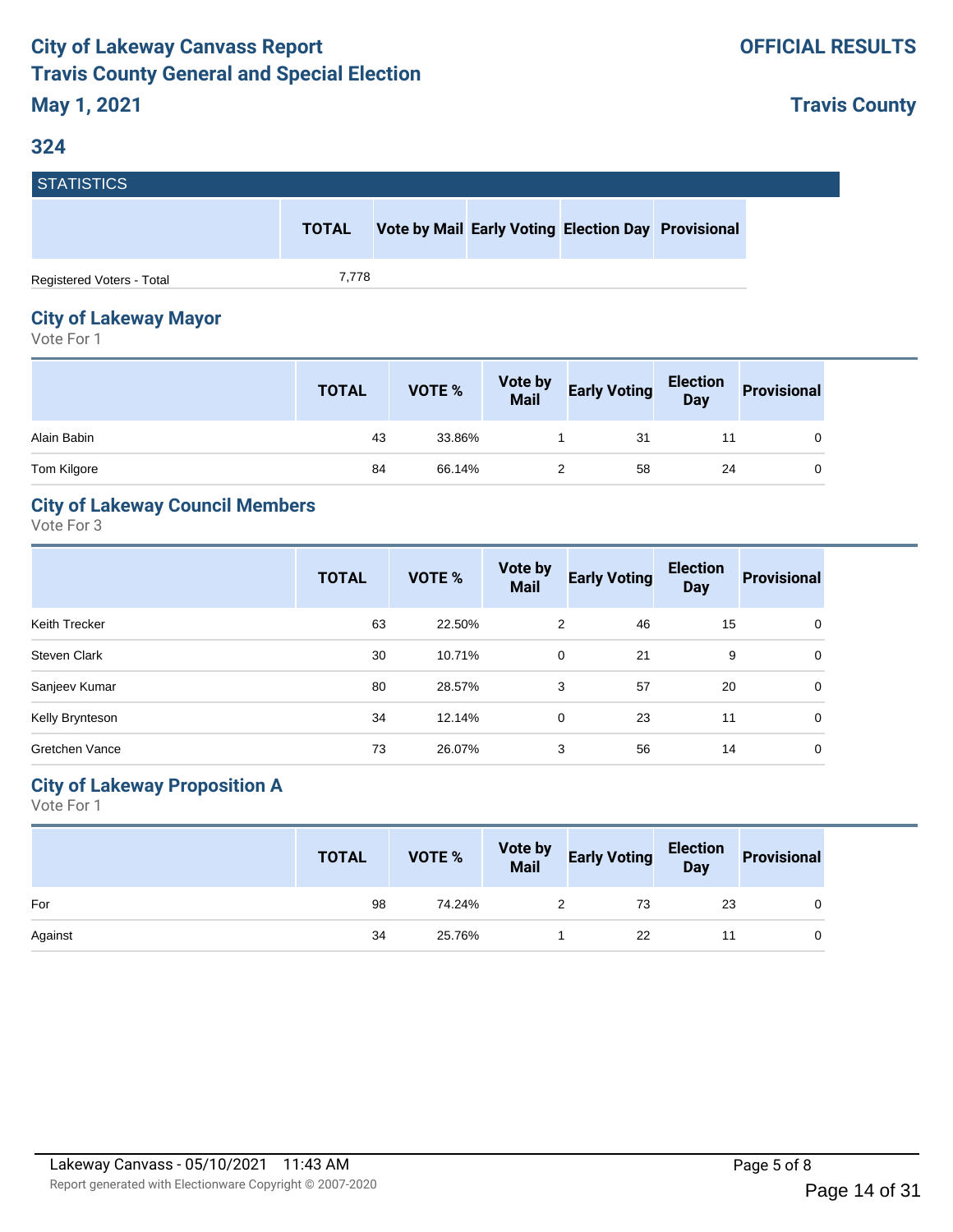**Travis County**

# **STATISTICS**

**TOTAL Vote by Mail Early Voting Election Day Provisional**

Registered Voters - Total 6,322

# **City of Lakeway Mayor**

Vote For 1

|             | <b>TOTAL</b> | <b>VOTE %</b> | <b>Vote by<br/>Mail</b> | <b>Early Voting</b> | <b>Election</b><br>Day | <b>Provisional</b> |
|-------------|--------------|---------------|-------------------------|---------------------|------------------------|--------------------|
| Alain Babin | 303          | 46.90%        | 20                      | 223                 | 60                     |                    |
| Tom Kilgore | 343          | 53.10%        | 18                      | 234                 | 89                     |                    |

## **City of Lakeway Council Members**

Vote For 3

|                       | <b>TOTAL</b> | <b>VOTE %</b> | Vote by<br><b>Mail</b> | <b>Early Voting</b> | <b>Election</b><br><b>Day</b> | <b>Provisional</b> |
|-----------------------|--------------|---------------|------------------------|---------------------|-------------------------------|--------------------|
| Keith Trecker         | 336          | 23.12%        | 24                     | 247                 | 65                            | 0                  |
| Steven Clark          | 111          | 7.64%         | 9                      | 76                  | 26                            | 0                  |
| Sanjeev Kumar         | 384          | 26.43%        | 28                     | 289                 | 67                            | $\Omega$           |
| Kelly Brynteson       | 289          | 19.89%        | 11                     | 189                 | 89                            | 0                  |
| <b>Gretchen Vance</b> | 333          | 22.92%        | 19                     | 245                 | 67                            | 2                  |

## **City of Lakeway Proposition A**

| <b>TOTAL</b> | VOTE % |     |     | Provisional                                            |
|--------------|--------|-----|-----|--------------------------------------------------------|
| 454          | 71.95% | 323 | 101 |                                                        |
| 177          | 28.05% | 123 | 44  |                                                        |
|              |        |     | 29  | Vote by Early Voting Election<br>Mail Early Voting Day |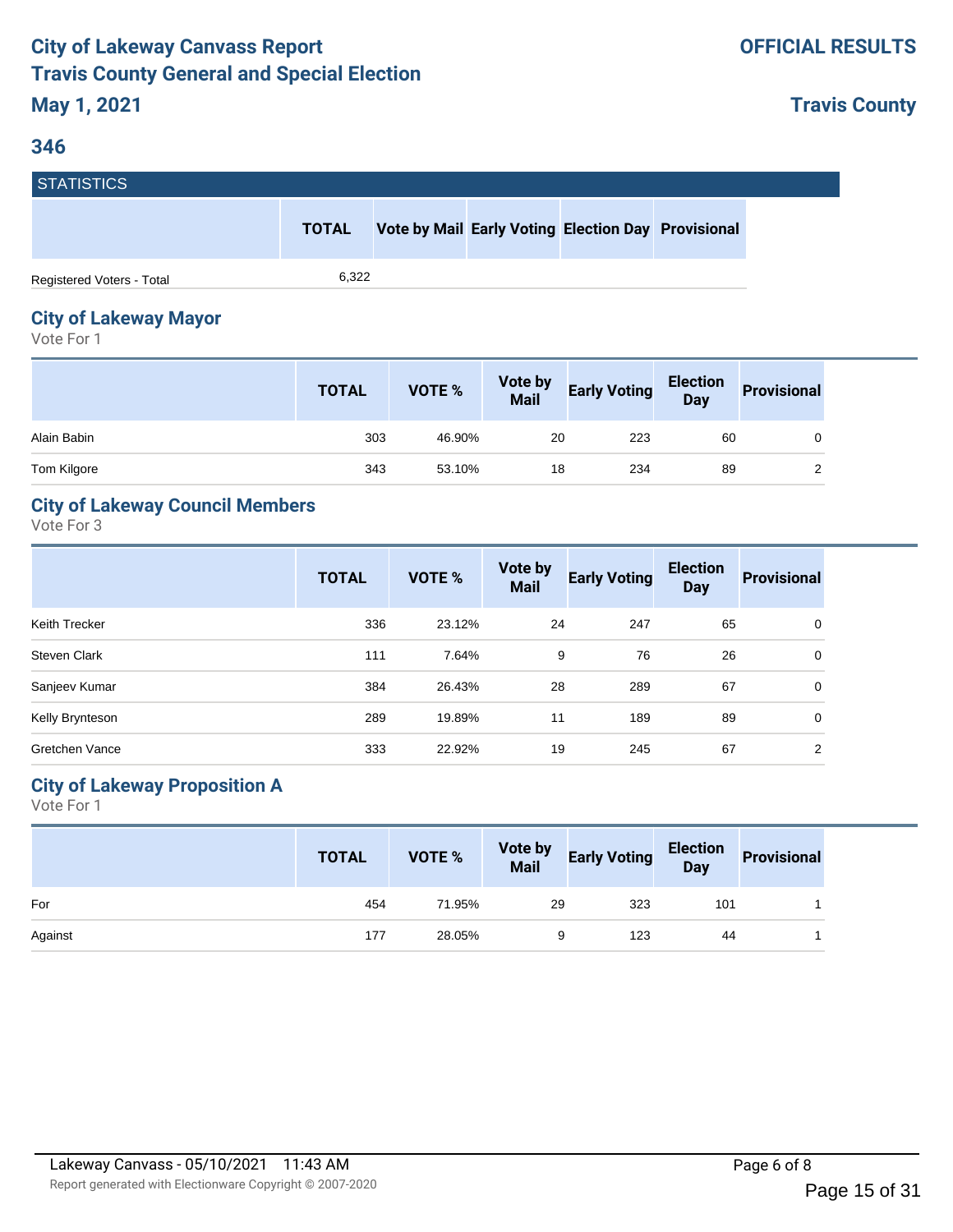#### **359**

**Travis County**

| <b>STATISTICS</b>         |              |                                                    |  |  |
|---------------------------|--------------|----------------------------------------------------|--|--|
|                           | <b>TOTAL</b> | Vote by Mail Early Voting Election Day Provisional |  |  |
| Registered Voters - Total | 6.591        |                                                    |  |  |

# **City of Lakeway Mayor**

Vote For 1

|             | <b>TOTAL</b> | <b>VOTE %</b> | <b>Vote by<br/>Mail</b> | <b>Early Voting</b> | Election<br>Day | <b>Provisional</b> |
|-------------|--------------|---------------|-------------------------|---------------------|-----------------|--------------------|
| Alain Babin | 126          | 30.00%        | $5^{\circ}$             | 93                  | 28              | 0                  |
| Tom Kilgore | 294          | 70.00%        | 10                      | 198                 | 86              | 0                  |

## **City of Lakeway Council Members**

Vote For 3

|                     | <b>TOTAL</b> | <b>VOTE %</b> | Vote by<br><b>Mail</b> | <b>Early Voting</b> | <b>Election</b><br><b>Day</b> | <b>Provisional</b> |
|---------------------|--------------|---------------|------------------------|---------------------|-------------------------------|--------------------|
| Keith Trecker       | 206          | 21.48%        | 9                      | 149                 | 48                            | 0                  |
| <b>Steven Clark</b> | 88           | 9.18%         | $\overline{4}$         | 60                  | 24                            | 0                  |
| Sanjeev Kumar       | 269          | 28.05%        | 8                      | 194                 | 67                            | 0                  |
| Kelly Brynteson     | 144          | 15.02%        | 5                      | 93                  | 46                            | 0                  |
| Gretchen Vance      | 252          | 26.28%        | 13                     | 176                 | 63                            | 0                  |

## **City of Lakeway Proposition A**

|         | <b>TOTAL</b> |        |    | VOTE % Vote by Early Voting Election Provisional |    |  |
|---------|--------------|--------|----|--------------------------------------------------|----|--|
| For     | 303          | 73.54% | 13 | 203                                              | 87 |  |
| Against | 109          | 26.46% |    | 78                                               | 29 |  |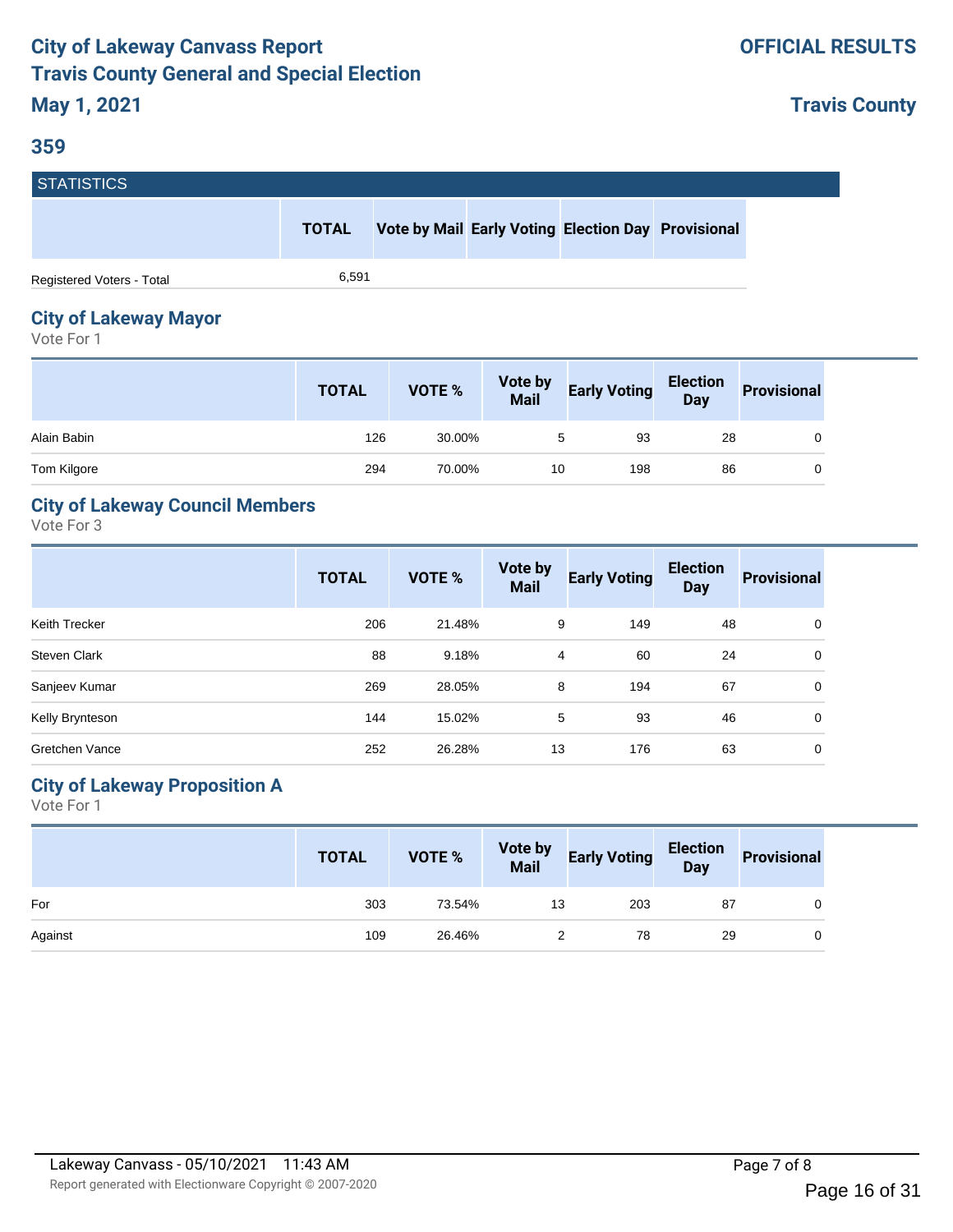## **373**

**Travis County**

| <b>STATISTICS</b>         |              |  |                                                    |  |
|---------------------------|--------------|--|----------------------------------------------------|--|
|                           | <b>TOTAL</b> |  | Vote by Mail Early Voting Election Day Provisional |  |
| Registered Voters - Total | 7.016        |  |                                                    |  |

# **City of Lakeway Mayor**

Vote For 1

|             | <b>TOTAL</b> | VOTE % | <b>Vote by<br/>Mail</b> | <b>Early Voting</b> | Election<br>Day | <b>Provisional</b> |
|-------------|--------------|--------|-------------------------|---------------------|-----------------|--------------------|
| Alain Babin | 0            |        |                         |                     |                 |                    |
| Tom Kilgore | 0            |        |                         |                     |                 |                    |

## **City of Lakeway Council Members**

Vote For 3

|                       | <b>TOTAL</b> | VOTE % | Vote by<br><b>Mail</b> | <b>Early Voting</b> | <b>Election</b><br><b>Day</b> | <b>Provisional</b> |
|-----------------------|--------------|--------|------------------------|---------------------|-------------------------------|--------------------|
| Keith Trecker         | 0            |        | 0                      | 0                   | 0                             | 0                  |
| Steven Clark          | 0            |        | $\Omega$               | $\Omega$            | $\mathbf 0$                   | 0                  |
| Sanjeev Kumar         | 0            |        | $\Omega$               | $\Omega$            | $\Omega$                      | 0                  |
| Kelly Brynteson       | 0            |        | $\Omega$               | 0                   | $\mathbf 0$                   | $\Omega$           |
| <b>Gretchen Vance</b> | 0            |        | 0                      | 0                   | 0                             | 0                  |

## **City of Lakeway Proposition A**

|         | <b>TOTAL</b> |  | VOTE % Vote by Early Voting Election Provisional |  |
|---------|--------------|--|--------------------------------------------------|--|
| For     |              |  |                                                  |  |
| Against |              |  |                                                  |  |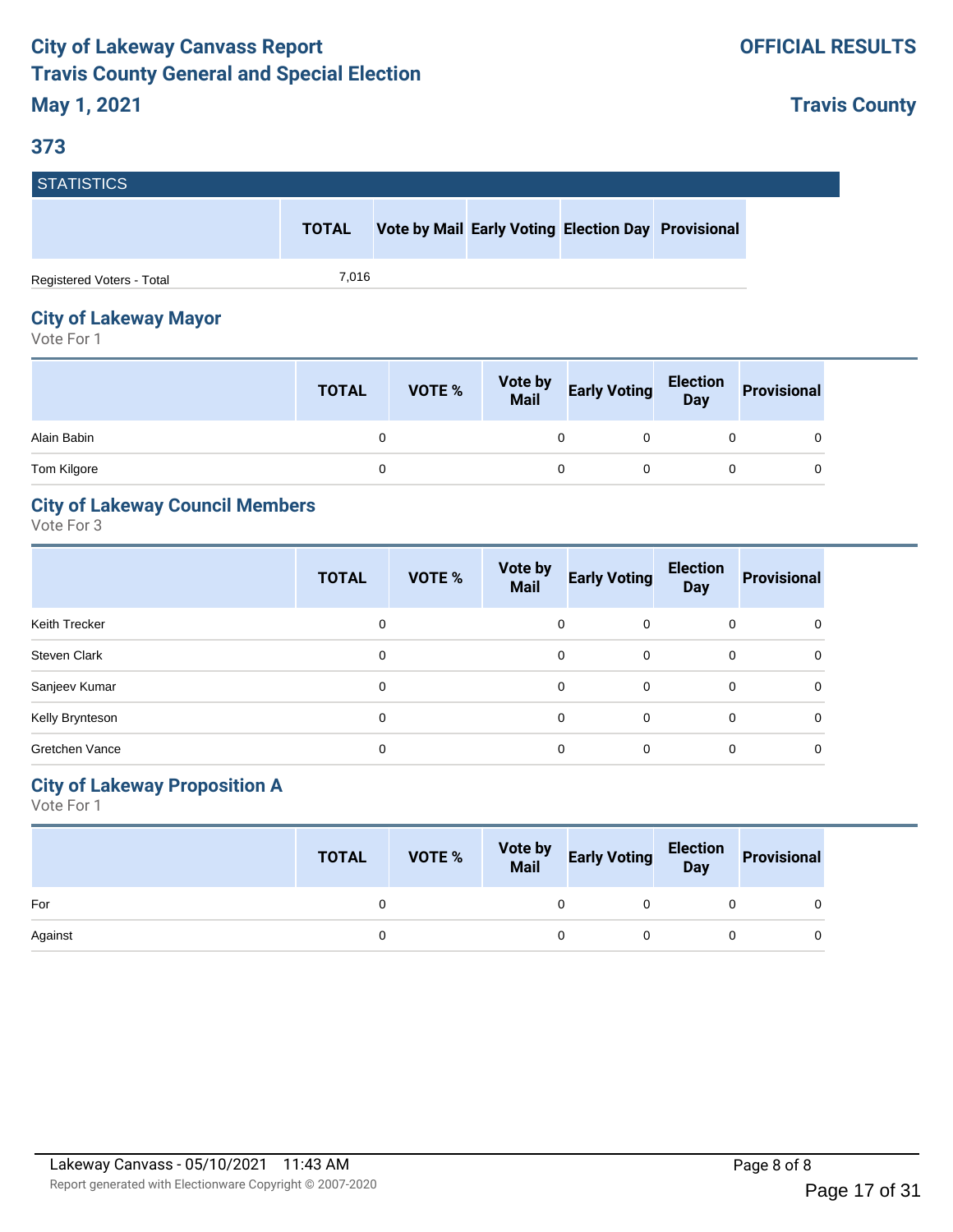<span id="page-17-0"></span>

 **Jo Ann Touchstone City Secretary**

#### **Staff Report**

\_\_\_\_\_\_\_\_\_\_\_\_\_\_\_\_\_\_\_\_\_\_\_\_\_\_\_\_\_\_\_\_\_\_\_\_\_\_\_\_\_\_\_\_\_\_\_\_\_\_\_\_\_\_\_\_\_\_\_\_\_\_\_\_\_\_\_\_\_\_\_\_\_\_\_

**Meeting date:** May 12, 2021

**Agenda item:** Resolution No. 2021-05-12-02 - a resolution canvassing the returns and declaring the results of the city of Lakeway Special Election held on May 1, 2021 and other matters in connection therewith.

**Background:** Title 6, Chapter 67 of the Election Code provides for the procedures and time for the local canvass of municipal elections.

The canvass is the official tally of votes for any given election. Results posted on election night after polls close are unofficial. They do not include provisional ballots and mail-in ballots that arrive between Election Day and the official canvass.

The purpose of the canvass is to account for every ballot cast and ensure every valid vote cast is included in the election totals. The canvass accounts for every ballot cast on Election Day, mail-in ballots, provisional ballots, and overseas and military mail-in ballots.

Travis County provides all entities who contract for election services with an official canvass of the votes, which must be formally adopted during the period allowed for the official canvass as described in Chapter 67 of the Election Code. The period for canvass of the May 1, 2021 elections is May  $4<sup>th</sup>$  –  $12<sup>th</sup>$ , 2021.

The canvass is formally adopted by resolution and included as "Exhibit A".

Following the canvass, the city secretary will notify the office of the State Comptroller of the results of the special election to reauthorize the local sales and use tax in the city of Lakeway at the rate of one fourth of one percent (1/4%) to provide revenue for maintenance and repair of municipal streets. This proposition must be on the ballot every four years and will expire May 31, 2025. *(Tax Code Chapter 327)*

**Fiscal Impact:** Adoption of this resolution has no fiscal impact to the city's budget.

**Enclosure(s):** Resolution No. 2021-05-12-02 Exhibit A – Official Canvass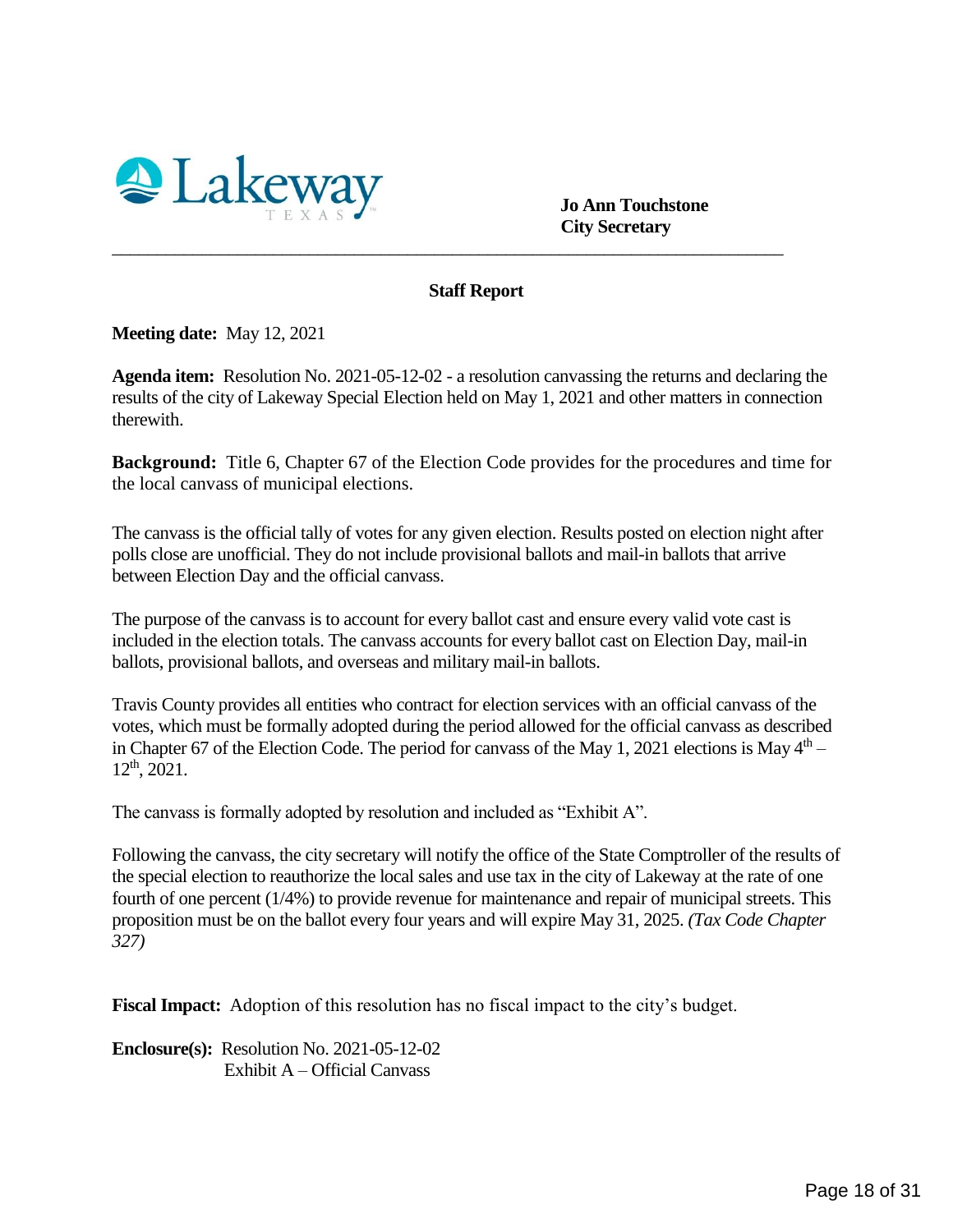#### **CITY OF LAKEWAY RESOLUTION NO. 2021-05-12-02**

#### <span id="page-18-0"></span>**A RESOLUTION CANVASSING THE RETURNS AND DECLARING THE RESULTS OF THE CITY OF LAKEWAY SPECIAL ELECTION HELD ON MAY 1, 2021 AND OTHER MATTERS IN CONNECTION THEREWITH.**

WHEREAS, there was held in the City of Lakeway, Texas, on the 1<sup>st</sup> day of May, 2021, a Special Election, as required by law, to reauthorize a local sales and use tax in the city of Lakeway at the rate of one fourth of one percent  $(1/4%)$  to provide revenue for maintenance and repair of municipal streets; and

**WHEREAS,** the returns of said election have been duly delivered to the Mayor of the City of Lakeway and to the City Secretary by the Travis County Clerk as the County's Election Officer of said election and canvassed by the City Council of the City of Lakeway, Texas at a regular meeting; and

**WHEREAS,** under the authority of Chapter 67, Texas Election Code, the City Council desires to canvass the returns and declare the results of the special election held on May 1, 2021; and

**WHEREAS**, the City Council hereby finds that the votes cast in the Special Election are valid and legal votes, with the totals being as follows, in ballot order:

#### **PROPOSITION A**

"The reauthorization of a local sales and use tax in the city of Lakeway at the rate of one fourth of one percent (1/4%) to provide revenue for maintenance and repair of municipal streets."

| For            | 2,798 |
|----------------|-------|
| <b>Against</b> | 951   |

#### **NOW THEREFORE, BE IT RESOLVED AND ORDERED BY THE CITY OF LAKEWAY, TEXAS:**

**Section 1:** That the election described in the preamble to this resolution and order was duly called and notice thereof given in accordance with law; that said election was held in the manner required by law; that only duly qualified resident electors of the City of Lakeway voted at said election; and that due returns of said election have been made by the proper officers.

**Section 2:** The election returns contain precinct by precinct vote totals and results, as required by the Texas Election Code, and are attached hereto as Exhibit A and incorporated herein for all purposes.

Section 3: That Proposition A, the reauthorization of the road maintenance tax was approved by majority vote at the May 1, 2021 Special Election.

Section 4: A quorum of the City Council was present at the meeting at which this Resolution was adopted. The meeting was open to the public and public notice of the time, place and purpose of said meeting was given as required by the Open Meetings Act, Chapter 551 of the Texas Government Code.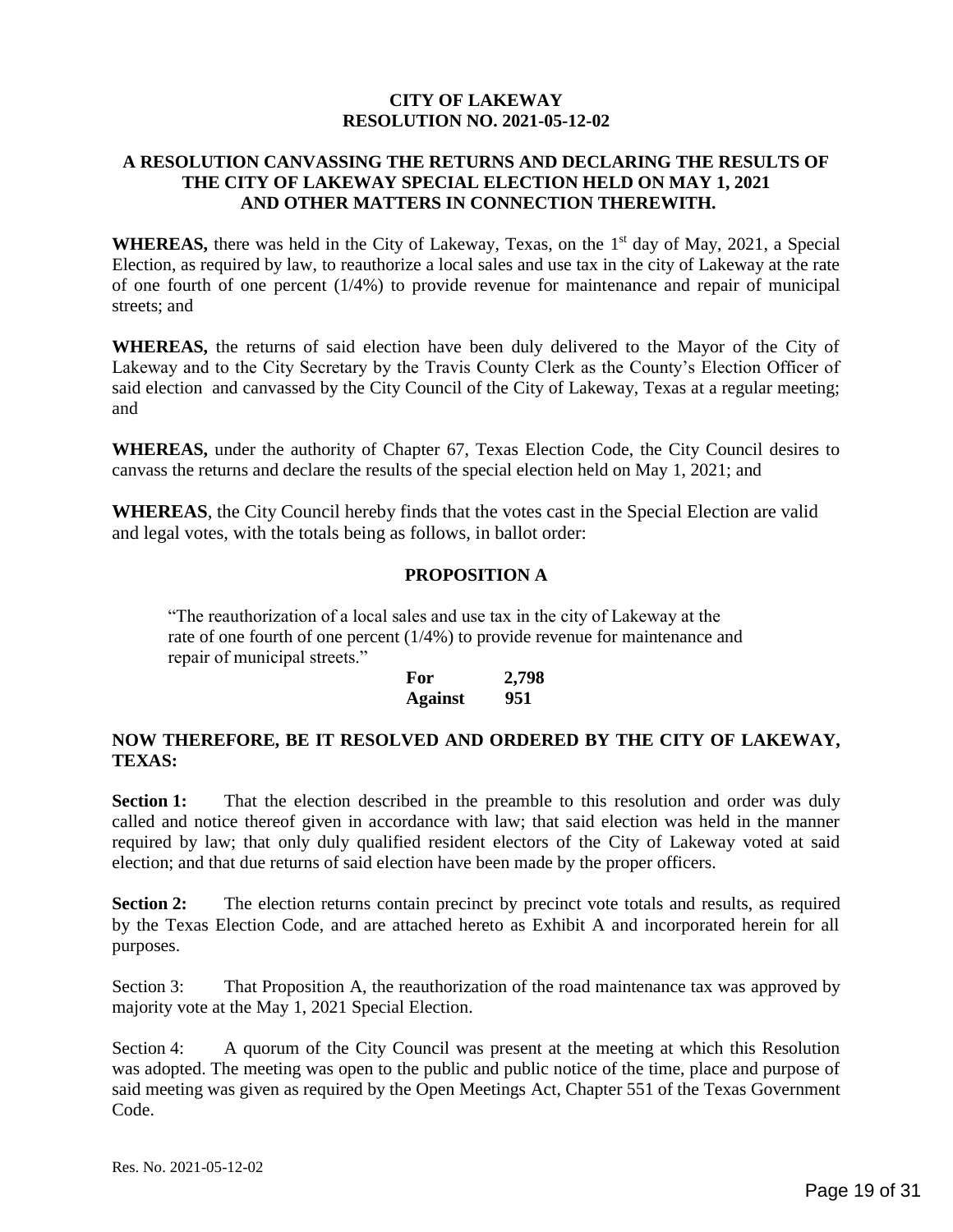Section 5: The Mayor of the City of Lakeway is authorized to execute and the City Secretary is authorized to attest this Resolution on behalf of the City Council. The Mayor is further authorized to do all other things legal and necessary in connection with the holding and consummation of the Election.

Section 6: This Resolution shall become effective immediately upon its passage and approval.

#### **PASSED AND APPROVED this the 12th day of May, 2021.**

ATTEST:

Sandra L. Cox, Mayor

\_\_\_\_\_\_\_\_\_\_\_\_\_\_\_\_\_\_\_\_\_\_\_\_\_\_\_\_

\_\_\_\_\_\_\_\_\_\_\_\_\_\_\_\_\_\_\_\_\_\_\_\_\_\_\_\_\_ Jo Ann Touchstone, City Secretary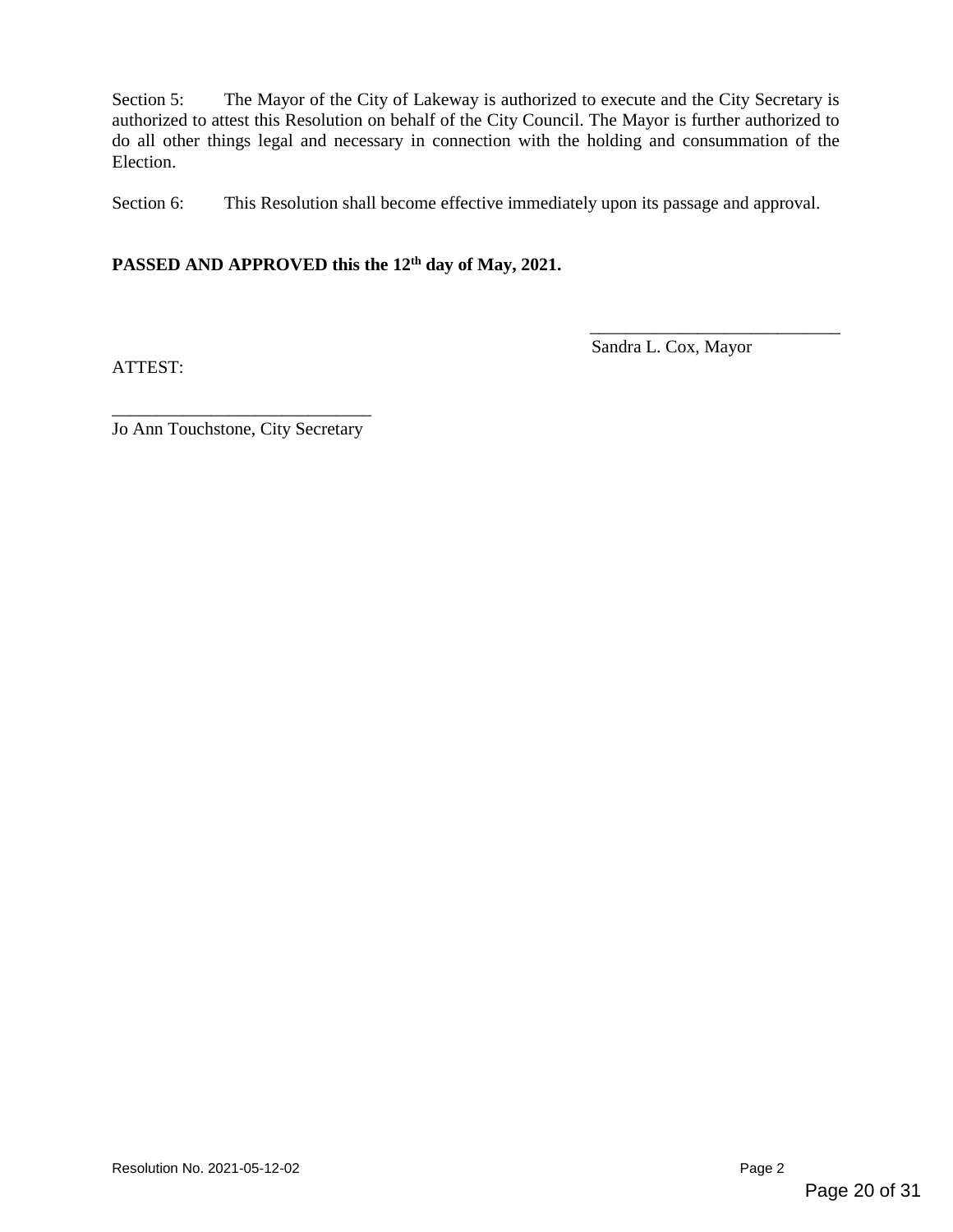Exhibit A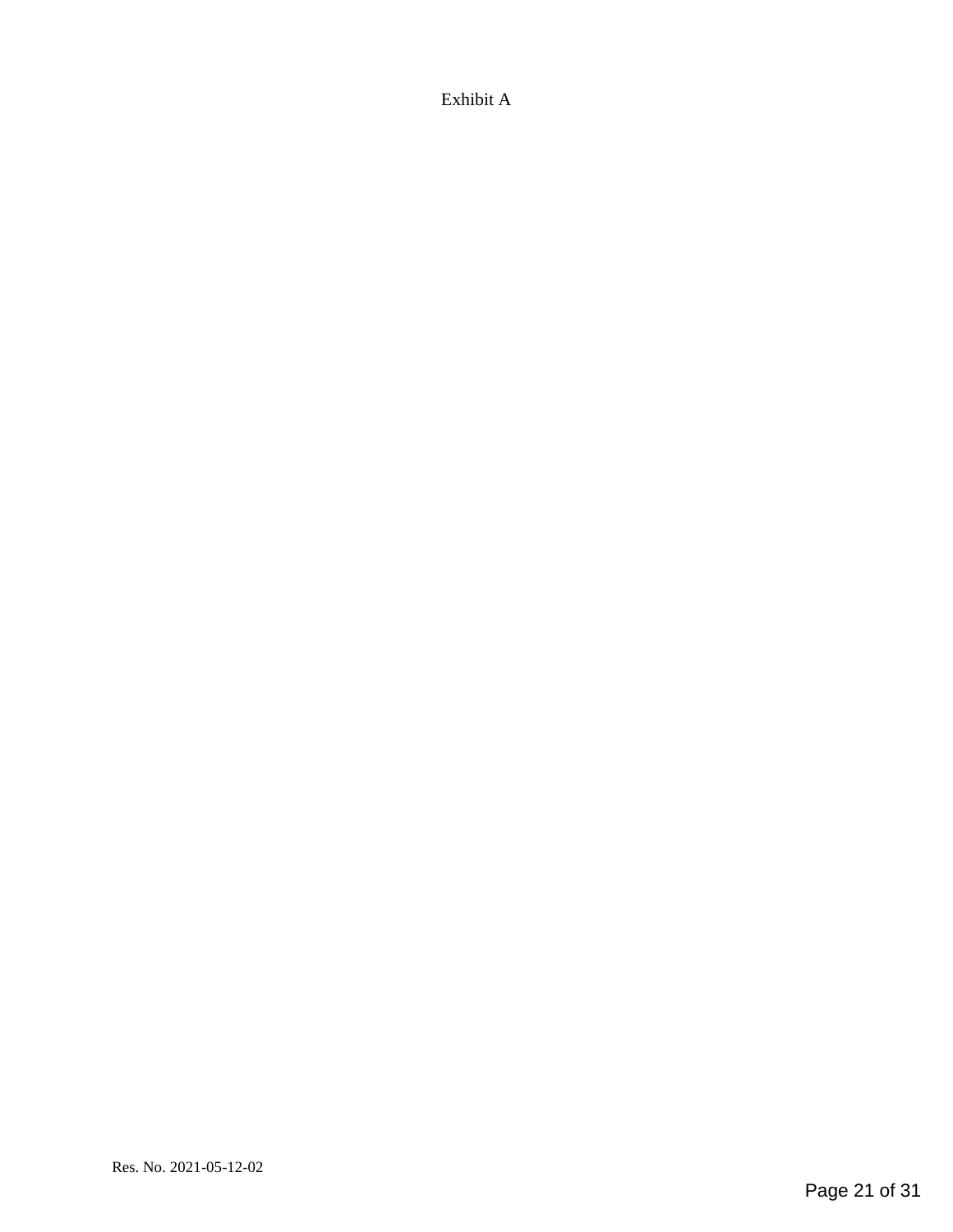## **OFFICIAL RESULTS**

# **Travis County**

<span id="page-21-0"></span>

| <b>STATISTICS</b>           |              |                        |                     |                               |                    |  |  |  |
|-----------------------------|--------------|------------------------|---------------------|-------------------------------|--------------------|--|--|--|
|                             | <b>TOTAL</b> | Vote by<br><b>Mail</b> | <b>Early Voting</b> | <b>Election</b><br><b>Day</b> | <b>Provisional</b> |  |  |  |
| Registered Voters - Total   | 759,272      |                        |                     |                               |                    |  |  |  |
| <b>Ballots Cast - Total</b> | 171,391      | 3,603                  | 101,165             | 66,552                        | 71                 |  |  |  |
| Voter Turnout - Total       | 22.57%       |                        |                     |                               |                    |  |  |  |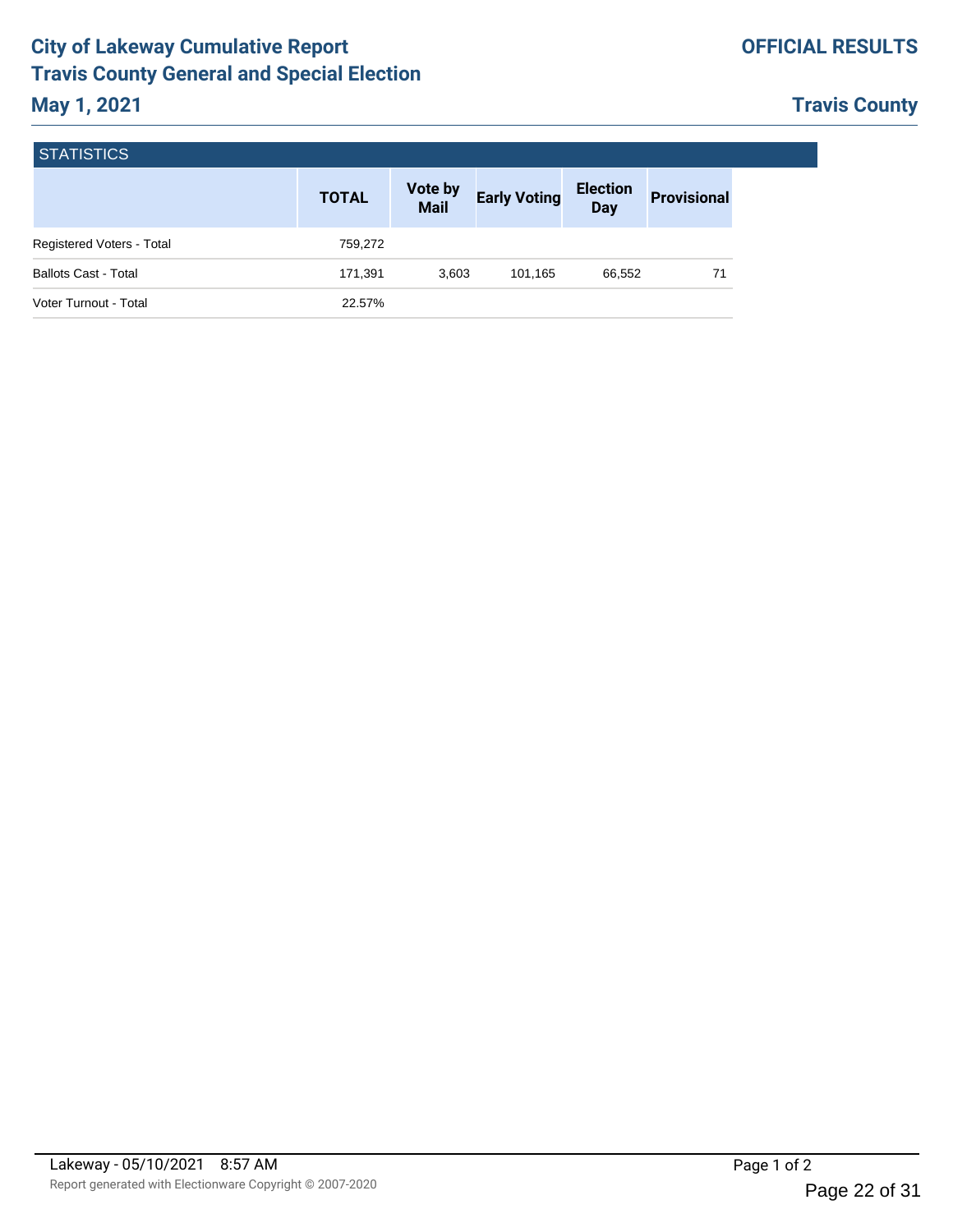# **May 1, 2021**

**Travis County**

## **City of Lakeway Mayor**

Vote For 1

|                         | <b>TOTAL</b> | VOTE %  | <b>Vote by<br/>Mail</b> | <b>Early Voting</b> | <b>Election</b><br><b>Day</b> | <b>Provisional</b> |
|-------------------------|--------------|---------|-------------------------|---------------------|-------------------------------|--------------------|
| Alain Babin             | 1.411        | 36.95%  | 89                      | 1,012               | 310                           | 0                  |
| Tom Kilgore             | 2,408        | 63.05%  | 112                     | 1.622               | 672                           | $\overline{2}$     |
| <b>Total Votes Cast</b> | 3,819        | 100.00% | 201                     | 2,634               | 982                           | ⌒<br>∠             |

## **City of Lakeway Council Members**

Vote For 3

|                         | <b>TOTAL</b> | <b>VOTE %</b> | <b>Vote by</b><br><b>Mail</b> | <b>Early Voting</b> | <b>Election</b><br><b>Day</b> | <b>Provisional</b> |
|-------------------------|--------------|---------------|-------------------------------|---------------------|-------------------------------|--------------------|
| Keith Trecker           | 1,944        | 21.80%        | 125                           | 1,403               | 416                           | 0                  |
| <b>Steven Clark</b>     | 737          | 8.27%         | 42                            | 535                 | 160                           | 0                  |
| Sanjeev Kumar           | 2,460        | 27.59%        | 145                           | 1,733               | 582                           | 0                  |
| Kelly Brynteson         | 1,477        | 16.57%        | 68                            | 955                 | 454                           | $\mathbf 0$        |
| Gretchen Vance          | 2,298        | 25.77%        | 120                           | 1,598               | 578                           | $\overline{2}$     |
| <b>Total Votes Cast</b> | 8,916        | 100.00%       | 500                           | 6,224               | 2,190                         | $\mathcal{P}$      |
|                         |              |               |                               |                     |                               |                    |

# **City of Lakeway Proposition A**

|                         | <b>TOTAL</b> | <b>VOTE %</b> | <b>Vote by<br/>Mail</b> | <b>Early Voting</b> | Election<br>Day | <b>Provisional</b> |
|-------------------------|--------------|---------------|-------------------------|---------------------|-----------------|--------------------|
| For                     | 2,798        | 74.63%        | 159                     | 1,945               | 693             |                    |
| Against                 | 951          | 25.37%        | 33                      | 644                 | 273             |                    |
| <b>Total Votes Cast</b> | 3,749        | 100.00%       | 192                     | 2,589               | 966             | C<br>∠             |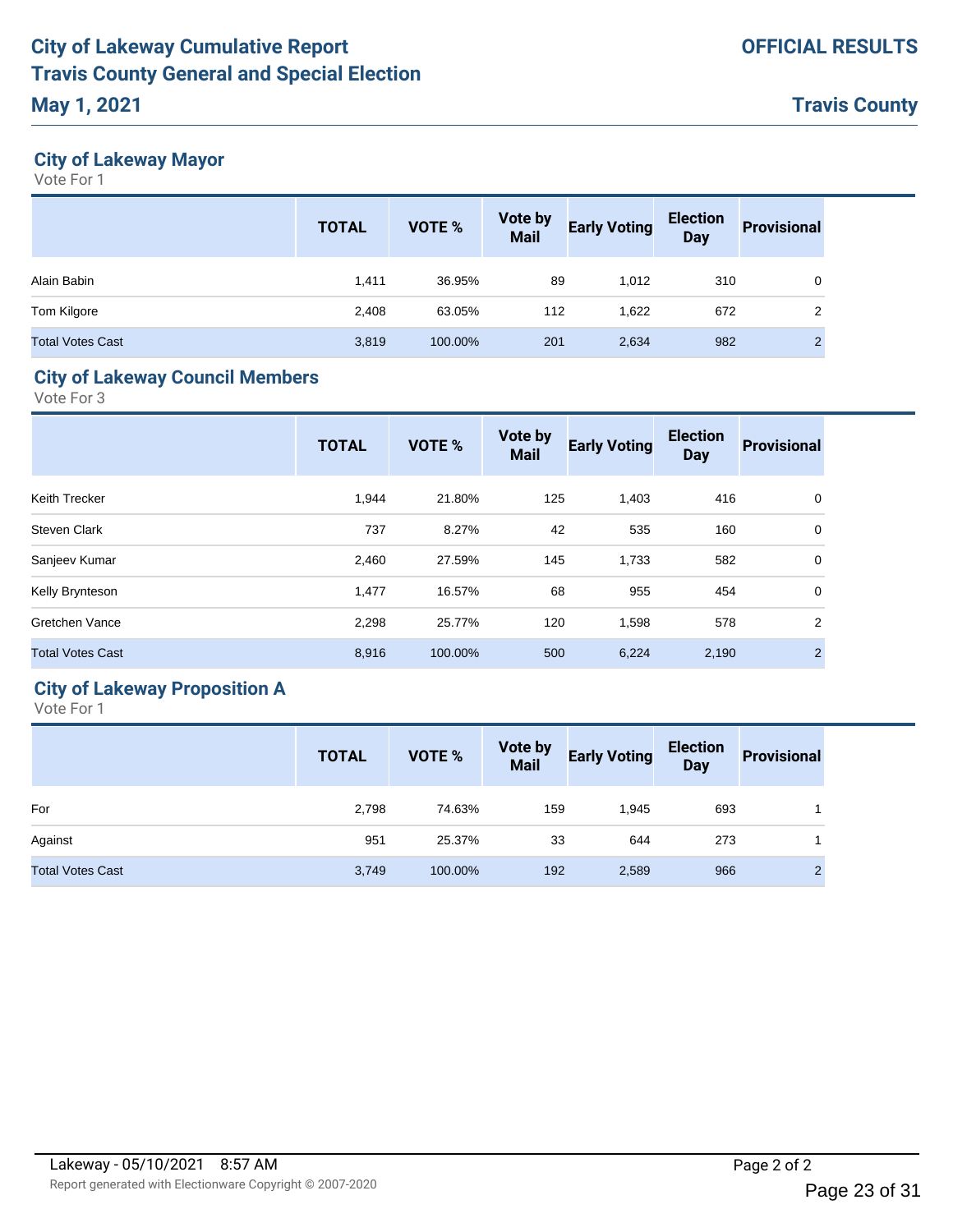#### <span id="page-23-0"></span>**306**

**Travis County**

| <b>STATISTICS</b>         |              |  |                                                    |  |
|---------------------------|--------------|--|----------------------------------------------------|--|
|                           | <b>TOTAL</b> |  | Vote by Mail Early Voting Election Day Provisional |  |
| Registered Voters - Total | 3.864        |  |                                                    |  |

# **City of Lakeway Mayor**

Vote For 1

|             | <b>TOTAL</b> | <b>VOTE %</b> | <b>Vote by<br/>Mail</b> | <b>Early Voting</b> | <b>Election</b><br>Day | <b>Provisional</b> |
|-------------|--------------|---------------|-------------------------|---------------------|------------------------|--------------------|
| Alain Babin | 431          | 40.02%        | 20                      | 320                 | 91                     | 0                  |
| Tom Kilgore | 646          | 59.98%        | 28                      | 427                 | 191                    | 0                  |

## **City of Lakeway Council Members**

Vote For 3

|                       | <b>TOTAL</b> | <b>VOTE %</b> | Vote by<br><b>Mail</b> | <b>Early Voting</b> | <b>Election</b><br><b>Day</b> | <b>Provisional</b> |
|-----------------------|--------------|---------------|------------------------|---------------------|-------------------------------|--------------------|
| Keith Trecker         | 555          | 21.48%        | 27                     | 410                 | 118                           | 0                  |
| <b>Steven Clark</b>   | 236          | 9.13%         | 15                     | 173                 | 48                            | 0                  |
| Sanjeev Kumar         | 737          | 28.52%        | 34                     | 528                 | 175                           | 0                  |
| Kelly Brynteson       | 417          | 16.14%        | 21                     | 273                 | 123                           | 0                  |
| <b>Gretchen Vance</b> | 639          | 24.73%        | 29                     | 443                 | 167                           | $\Omega$           |

## **City of Lakeway Proposition A**

|         | <b>TOTAL</b> | VOTE % |    | Vote by Early Voting Election Provisional |     |  |
|---------|--------------|--------|----|-------------------------------------------|-----|--|
| For     | 792          | 75.00% | 40 | 554                                       | 198 |  |
| Against | 264          | 25.00% | 6  | 178                                       | 80  |  |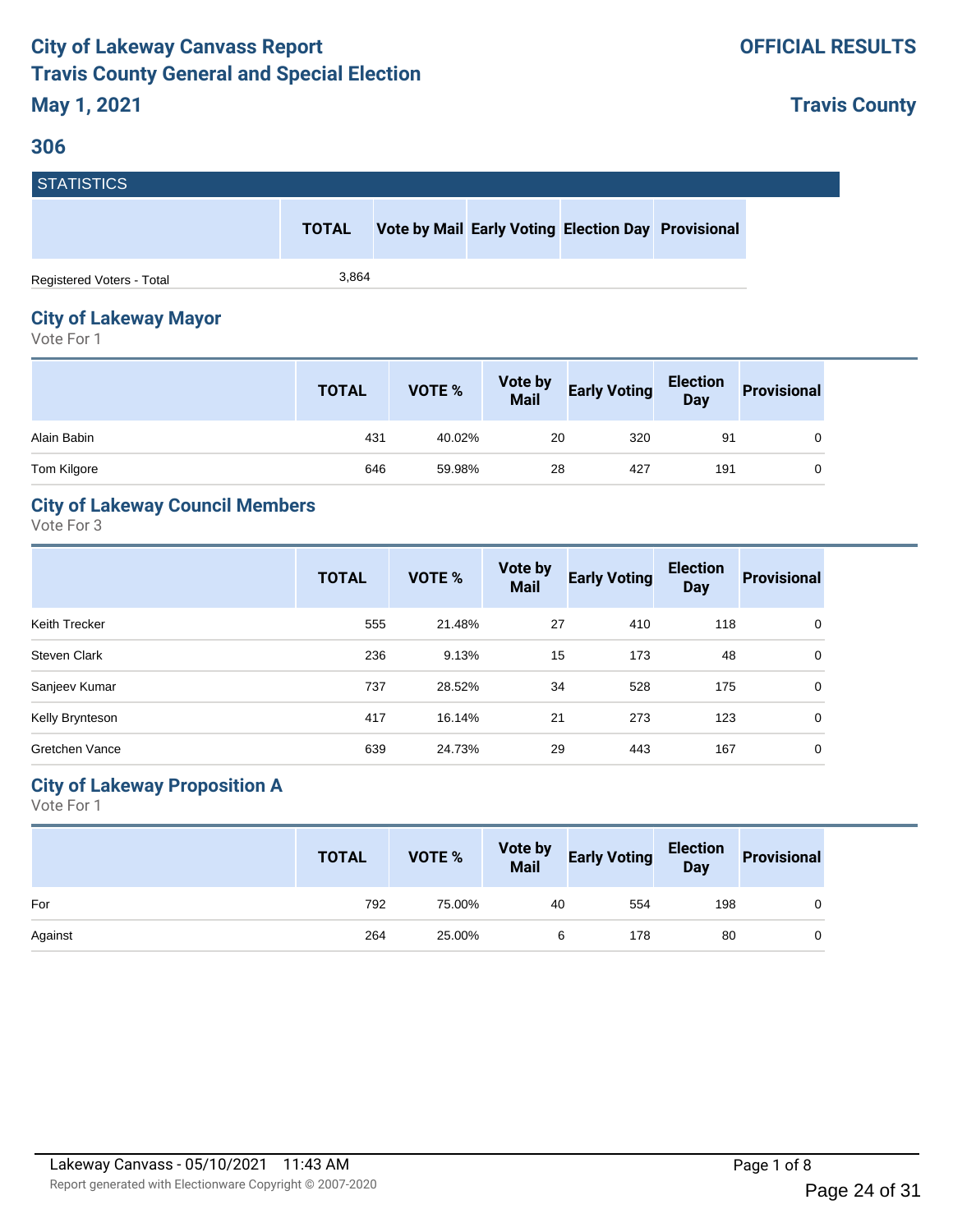#### **308**

**Travis County**

| <b>STATISTICS</b>         |              |  |                                                    |  |
|---------------------------|--------------|--|----------------------------------------------------|--|
|                           | <b>TOTAL</b> |  | Vote by Mail Early Voting Election Day Provisional |  |
| Registered Voters - Total | 7.805        |  |                                                    |  |

# **City of Lakeway Mayor**

Vote For 1

|             | <b>TOTAL</b> | <b>VOTE %</b> | <b>Vote by<br/>Mail</b> | <b>Early Voting</b> | Election<br>Day | <b>Provisional</b> |
|-------------|--------------|---------------|-------------------------|---------------------|-----------------|--------------------|
| Alain Babin | 65           | 23.13%        |                         | 46                  | 12              |                    |
| Tom Kilgore | 216          | 76.87%        |                         | 163                 | 53              |                    |

## **City of Lakeway Council Members**

Vote For 3

|                       | <b>TOTAL</b> | <b>VOTE %</b> | Vote by<br><b>Mail</b> | <b>Early Voting</b> | <b>Election</b><br><b>Day</b> | <b>Provisional</b> |
|-----------------------|--------------|---------------|------------------------|---------------------|-------------------------------|--------------------|
| Keith Trecker         | 124          | 19.17%        | 3                      | 98                  | 23                            | 0                  |
| <b>Steven Clark</b>   | 61           | 9.43%         | 5                      | 47                  | 9                             | 0                  |
| Sanjeev Kumar         | 158          | 24.42%        | 6                      | 120                 | 32                            | 0                  |
| Kelly Brynteson       | 99           | 15.30%        | 5                      | 74                  | 20                            | 0                  |
| <b>Gretchen Vance</b> | 205          | 31.68%        | 0                      | 155                 | 50                            | 0                  |

## **City of Lakeway Proposition A**

|         | <b>TOTAL</b> | VOTE % | Vote by Early Voting Election Provisional |    |  |
|---------|--------------|--------|-------------------------------------------|----|--|
| For     | 198          | 69.96% | 149                                       | 44 |  |
| Against | 85           | 30.04% | 63                                        | 20 |  |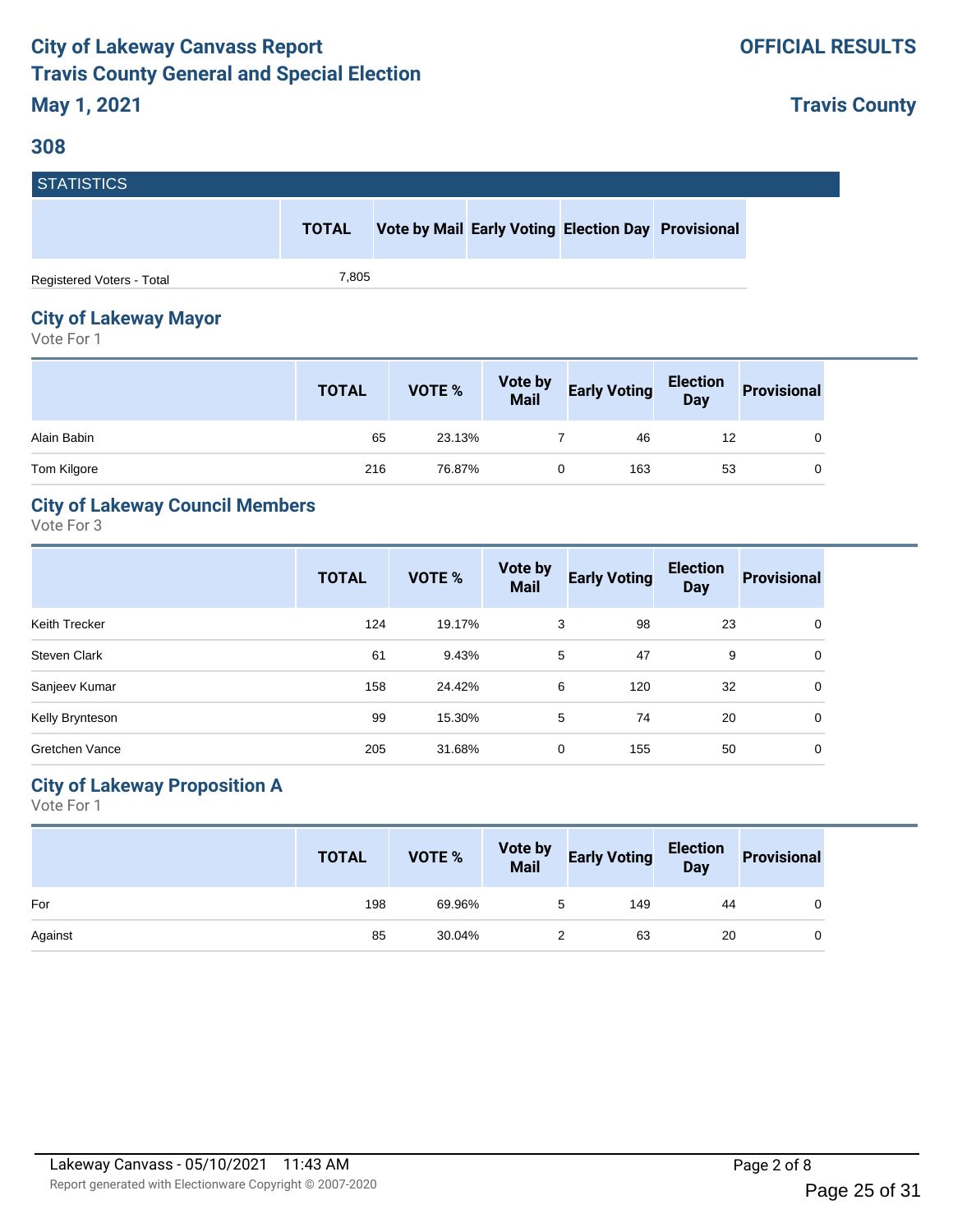**Travis County**

# **STATISTICS**

| 10 11 11 10 11 10 1       |              |                                                    |  |  |
|---------------------------|--------------|----------------------------------------------------|--|--|
|                           | <b>TOTAL</b> | Vote by Mail Early Voting Election Day Provisional |  |  |
| Registered Voters - Total | 2.746        |                                                    |  |  |

## **City of Lakeway Mayor**

Vote For 1

|             | <b>TOTAL</b> | <b>VOTE %</b> | <b>Vote by<br/>Mail</b> | <b>Early Voting</b> | <b>Election</b><br>Day | <b>Provisional</b> |
|-------------|--------------|---------------|-------------------------|---------------------|------------------------|--------------------|
| Alain Babin | 234          | 35.78%        | 19                      | 160                 | 55                     |                    |
| Tom Kilgore | 420          | 64.22%        | 26                      | 288                 | 106                    |                    |

## **City of Lakeway Council Members**

Vote For 3

|                       | <b>TOTAL</b> | <b>VOTE %</b> | <b>Vote by</b><br><b>Mail</b> | <b>Early Voting</b> | <b>Election</b><br><b>Day</b> | <b>Provisional</b> |
|-----------------------|--------------|---------------|-------------------------------|---------------------|-------------------------------|--------------------|
| Keith Trecker         | 326          | 20.86%        | 29                            | 223                 | 74                            | 0                  |
| Steven Clark          | 109          | 6.97%         | 3                             | 85                  | 21                            | 0                  |
| Sanjeev Kumar         | 429          | 27.45%        | 33                            | 284                 | 112                           | 0                  |
| Kelly Brynteson       | 283          | 18.11%        | 17                            | 187                 | 79                            | 0                  |
| <b>Gretchen Vance</b> | 416          | 26.62%        | 30                            | 280                 | 106                           | 0                  |

## **City of Lakeway Proposition A**

|         | <b>TOTAL</b> | VOTE % |    | Vote by Early Voting Election<br>Mail Early Voting Day |     | Provisional |
|---------|--------------|--------|----|--------------------------------------------------------|-----|-------------|
| For     | 476          | 74.61% | 30 | 335                                                    | 111 |             |
| Against | 162          | 25.39% | 10 | 106                                                    | 46  | 0           |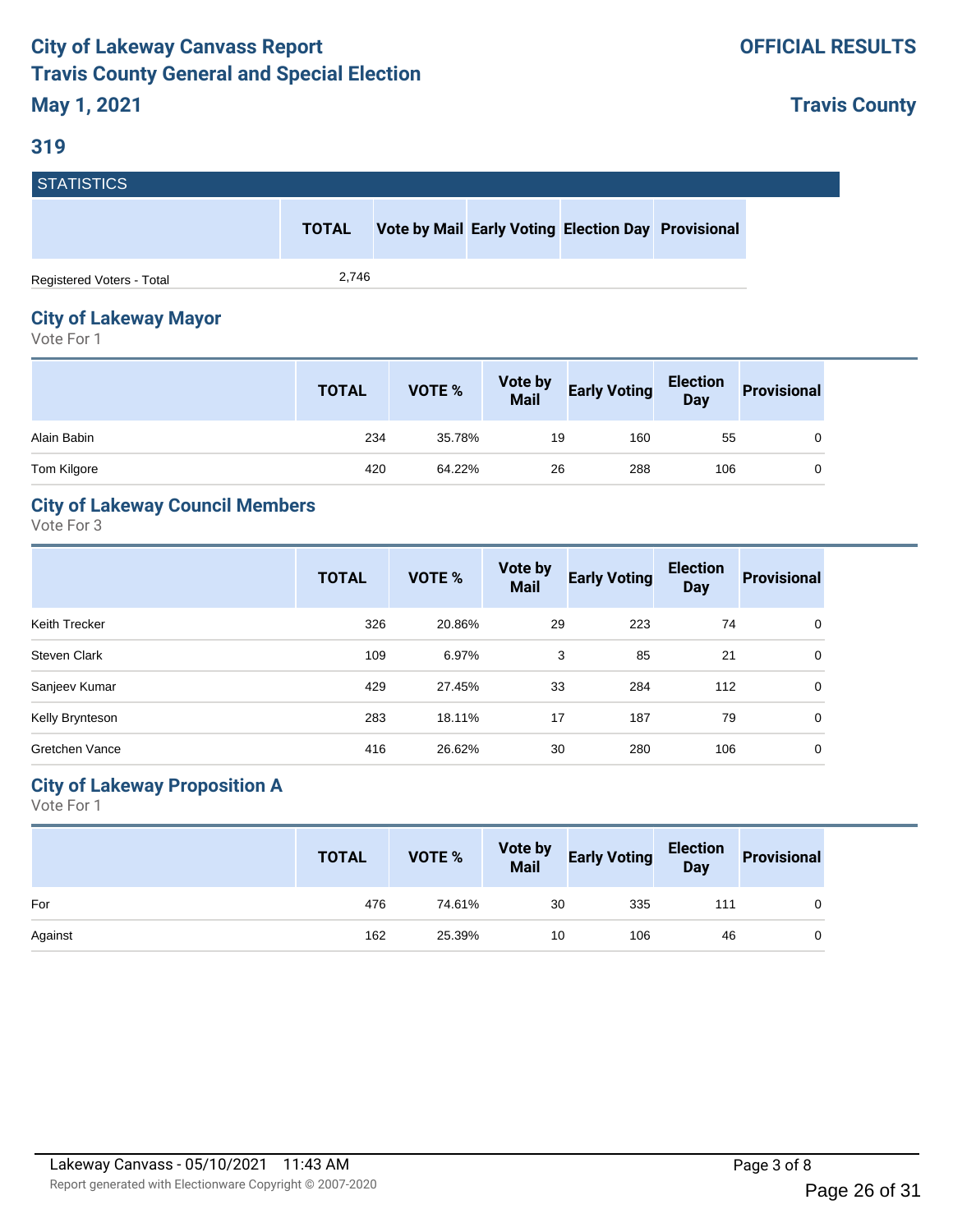#### **320**

**Travis County**

| <b>STATISTICS</b>         |              |  |                                                    |  |
|---------------------------|--------------|--|----------------------------------------------------|--|
|                           | <b>TOTAL</b> |  | Vote by Mail Early Voting Election Day Provisional |  |
| Registered Voters - Total | 2,247        |  |                                                    |  |

# **City of Lakeway Mayor**

Vote For 1

|             | <b>TOTAL</b> | VOTE % | <b>Vote by<br/>Mail</b> | <b>Early Voting</b> | <b>Election</b><br>Day | <b>Provisional</b> |
|-------------|--------------|--------|-------------------------|---------------------|------------------------|--------------------|
| Alain Babin | 209          | 34.04% |                         | 139                 | 53                     |                    |
| Tom Kilgore | 405          | 65.96% | 28                      | 254                 | 123                    |                    |

## **City of Lakeway Council Members**

Vote For 3

|                       | <b>TOTAL</b> | <b>VOTE %</b> | Vote by<br><b>Mail</b> | <b>Early Voting</b> | <b>Election</b><br><b>Day</b> | <b>Provisional</b> |
|-----------------------|--------------|---------------|------------------------|---------------------|-------------------------------|--------------------|
| Keith Trecker         | 334          | 23.36%        | 31                     | 230                 | 73                            | 0                  |
| Steven Clark          | 102          | 7.13%         | 6                      | 73                  | 23                            | 0                  |
| Sanjeev Kumar         | 403          | 28.18%        | 33                     | 261                 | 109                           | 0                  |
| Kelly Brynteson       | 211          | 14.76%        | 9                      | 116                 | 86                            | 0                  |
| <b>Gretchen Vance</b> | 380          | 26.57%        | 26                     | 243                 | 111                           | 0                  |

## **City of Lakeway Proposition A**

|         | <b>TOTAL</b> | VOTE % |    | Vote by Early Voting Election Provisional |     |  |
|---------|--------------|--------|----|-------------------------------------------|-----|--|
| For     | 477          | 79.90% | 40 | 308                                       | 129 |  |
| Against | 120          | 20.10% |    | 74                                        | 43  |  |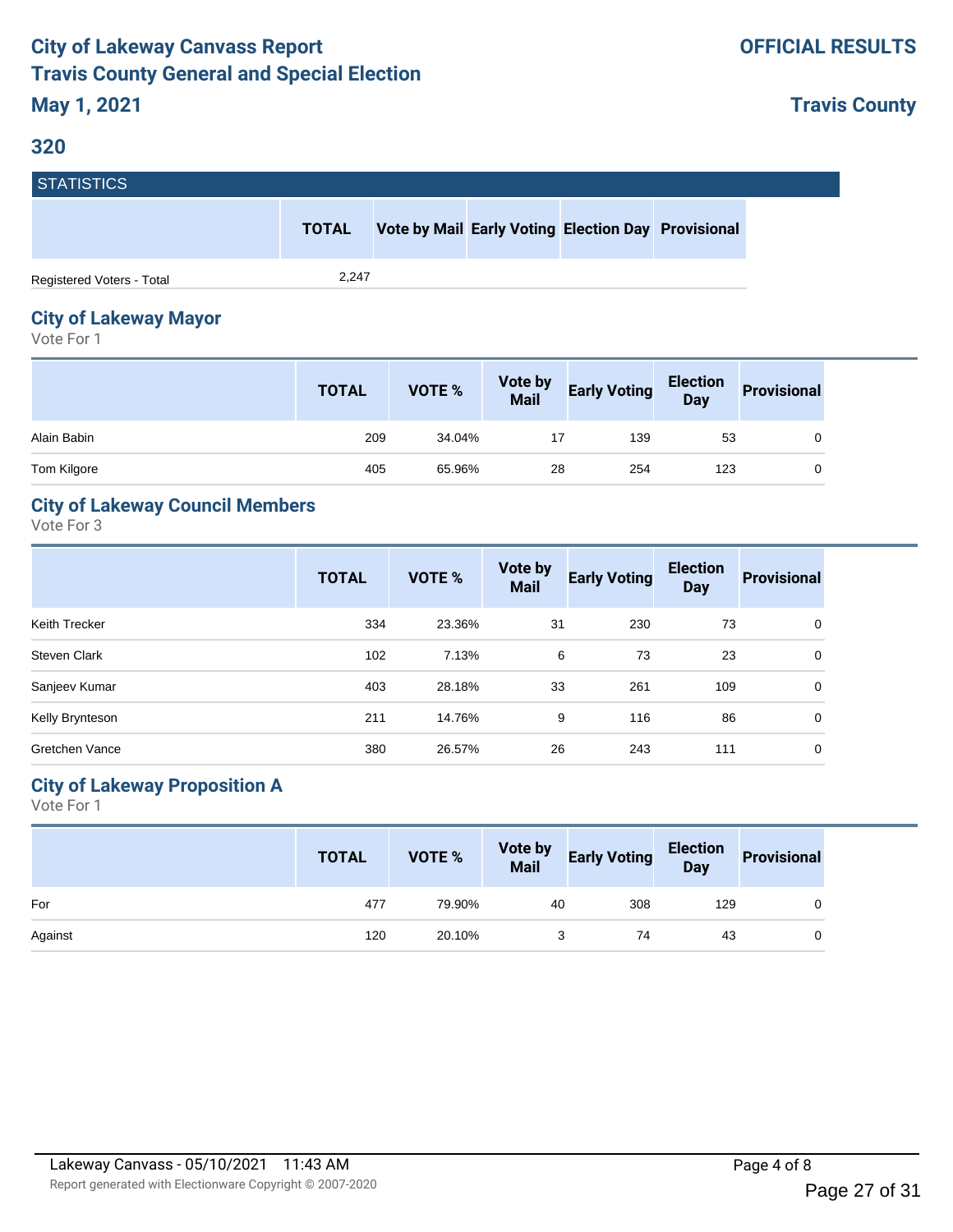**Travis County**

# **STATISTICS**

| --------------            |       |                                                    |  |  |
|---------------------------|-------|----------------------------------------------------|--|--|
|                           | TOTAL | Vote by Mail Early Voting Election Day Provisional |  |  |
| Registered Voters - Total | 7.778 |                                                    |  |  |

## **City of Lakeway Mayor**

Vote For 1

|             | <b>TOTAL</b> | <b>VOTE %</b> | <b>Vote by<br/>Mail</b> | <b>Early Voting</b> | <b>Election</b><br>Day | <b>Provisional</b> |
|-------------|--------------|---------------|-------------------------|---------------------|------------------------|--------------------|
| Alain Babin | 43           | 33.86%        |                         | 31                  |                        |                    |
| Tom Kilgore | 84           | 66.14%        |                         | 58                  | 24                     |                    |

## **City of Lakeway Council Members**

Vote For 3

|                     | <b>TOTAL</b> | <b>VOTE %</b> | Vote by<br><b>Mail</b> | <b>Early Voting</b> | <b>Election</b><br><b>Day</b> | <b>Provisional</b> |
|---------------------|--------------|---------------|------------------------|---------------------|-------------------------------|--------------------|
| Keith Trecker       | 63           | 22.50%        | 2                      | 46                  | 15                            | 0                  |
| <b>Steven Clark</b> | 30           | 10.71%        | 0                      | 21                  | 9                             | 0                  |
| Sanjeev Kumar       | 80           | 28.57%        | 3                      | 57                  | 20                            | 0                  |
| Kelly Brynteson     | 34           | 12.14%        | 0                      | 23                  | 11                            | 0                  |
| Gretchen Vance      | 73           | 26.07%        | 3                      | 56                  | 14                            | 0                  |

## **City of Lakeway Proposition A**

|         | <b>TOTAL</b> |        | VOTE % Vote by Early Voting Election Provisional |    |  |
|---------|--------------|--------|--------------------------------------------------|----|--|
| For     | 98           | 74.24% | 73                                               | 23 |  |
| Against | 34           | 25.76% | -22                                              |    |  |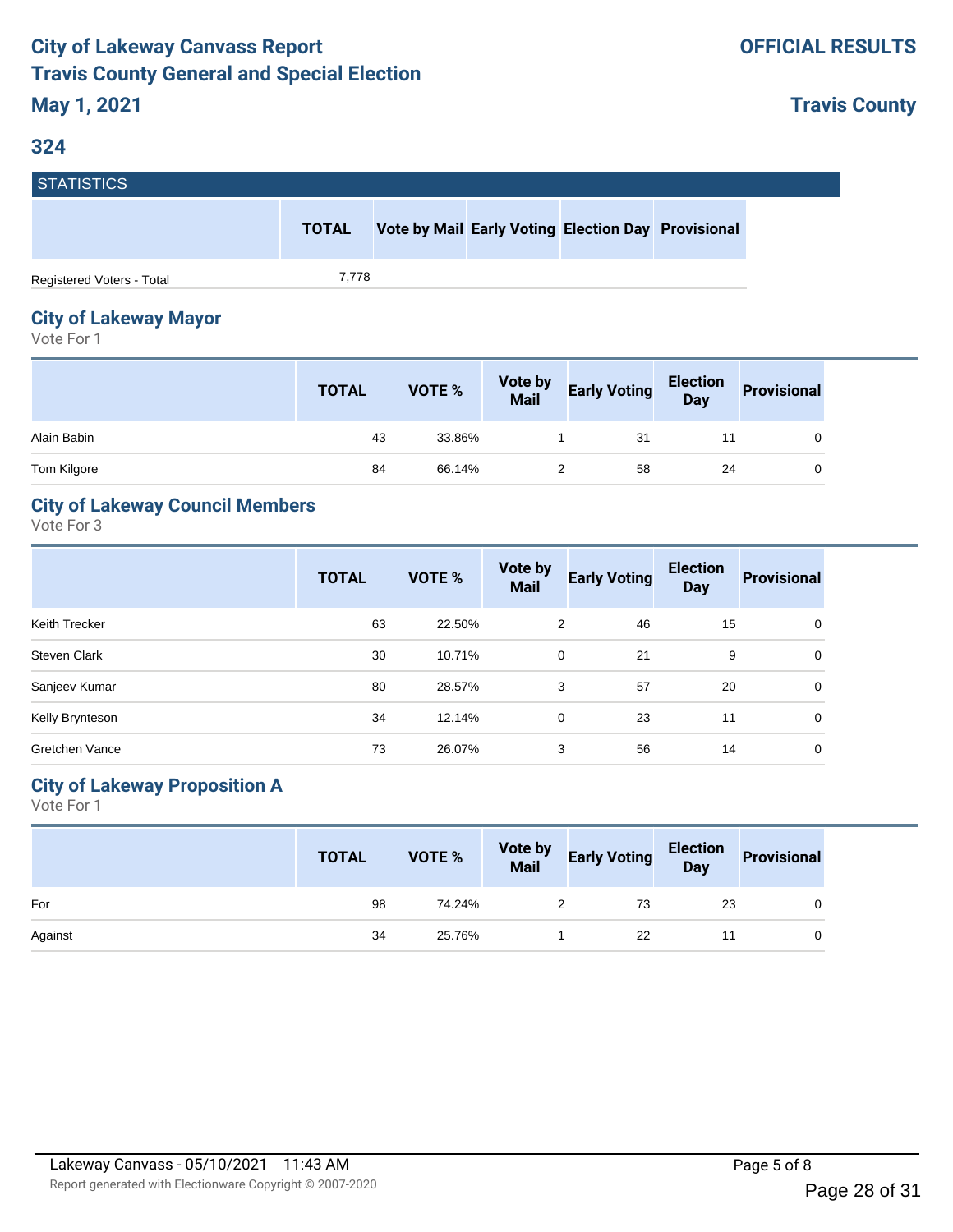**Travis County**

# **STATISTICS**

**TOTAL Vote by Mail Early Voting Election Day Provisional**

Registered Voters - Total 6,322

# **City of Lakeway Mayor**

Vote For 1

|             | <b>TOTAL</b> | VOTE % | <b>Vote by<br/>Mail</b> | <b>Early Voting</b> | Election<br>Day | <b>Provisional</b> |
|-------------|--------------|--------|-------------------------|---------------------|-----------------|--------------------|
| Alain Babin | 303          | 46.90% | 20                      | 223                 | 60              |                    |
| Tom Kilgore | 343          | 53.10% | 18                      | 234                 | 89              |                    |

## **City of Lakeway Council Members**

Vote For 3

|                     | <b>TOTAL</b> | <b>VOTE %</b> | Vote by<br><b>Mail</b> | <b>Early Voting</b> | <b>Election</b><br><b>Day</b> | <b>Provisional</b> |
|---------------------|--------------|---------------|------------------------|---------------------|-------------------------------|--------------------|
| Keith Trecker       | 336          | 23.12%        | 24                     | 247                 | 65                            | 0                  |
| <b>Steven Clark</b> | 111          | 7.64%         | 9                      | 76                  | 26                            | 0                  |
| Sanjeev Kumar       | 384          | 26.43%        | 28                     | 289                 | 67                            | $\Omega$           |
| Kelly Brynteson     | 289          | 19.89%        | 11                     | 189                 | 89                            | 0                  |
| Gretchen Vance      | 333          | 22.92%        | 19                     | 245                 | 67                            | 2                  |

## **City of Lakeway Proposition A**

|         | <b>TOTAL</b> | VOTE % |    | Vote by Early Voting Election Provisional |     |  |
|---------|--------------|--------|----|-------------------------------------------|-----|--|
| For     | 454          | 71.95% | 29 | 323                                       | 101 |  |
| Against | 177          | 28.05% |    | 123                                       | 44  |  |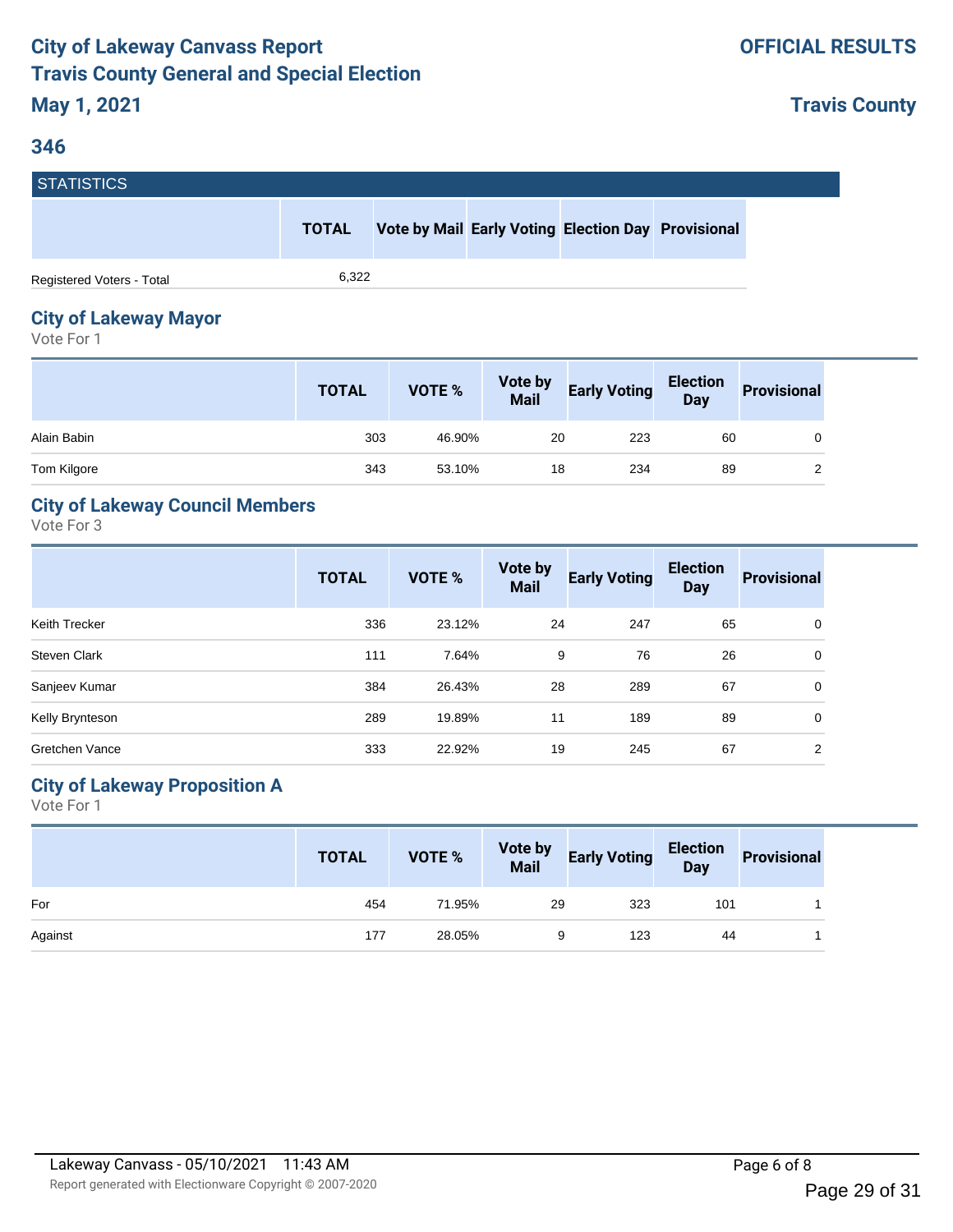#### **359**

**Travis County**

| <b>STATISTICS</b>         |              |                                                    |  |  |
|---------------------------|--------------|----------------------------------------------------|--|--|
|                           | <b>TOTAL</b> | Vote by Mail Early Voting Election Day Provisional |  |  |
| Registered Voters - Total | 6.591        |                                                    |  |  |

# **City of Lakeway Mayor**

Vote For 1

|             | <b>TOTAL</b> | <b>VOTE %</b> | <b>Vote by<br/>Mail</b> | <b>Early Voting</b> | <b>Election</b><br>Day | <b>Provisional</b> |
|-------------|--------------|---------------|-------------------------|---------------------|------------------------|--------------------|
| Alain Babin | 126          | 30.00%        | 5                       | 93                  | 28                     |                    |
| Tom Kilgore | 294          | 70.00%        | 10                      | 198                 | 86                     |                    |

## **City of Lakeway Council Members**

Vote For 3

|                     | <b>TOTAL</b> | <b>VOTE %</b> | Vote by<br><b>Mail</b> | <b>Early Voting</b> | <b>Election</b><br><b>Day</b> | <b>Provisional</b> |
|---------------------|--------------|---------------|------------------------|---------------------|-------------------------------|--------------------|
| Keith Trecker       | 206          | 21.48%        | 9                      | 149                 | 48                            | 0                  |
| <b>Steven Clark</b> | 88           | 9.18%         | 4                      | 60                  | 24                            | 0                  |
| Sanjeev Kumar       | 269          | 28.05%        | 8                      | 194                 | 67                            | 0                  |
| Kelly Brynteson     | 144          | 15.02%        | 5                      | 93                  | 46                            | 0                  |
| Gretchen Vance      | 252          | 26.28%        | 13                     | 176                 | 63                            | 0                  |

## **City of Lakeway Proposition A**

|         | <b>TOTAL</b> | VOTE % |    | Vote by Early Voting Election Provisional |    |  |
|---------|--------------|--------|----|-------------------------------------------|----|--|
| For     | 303          | 73.54% | 13 | 203                                       | 87 |  |
| Against | 109          | 26.46% |    | 78                                        | 29 |  |